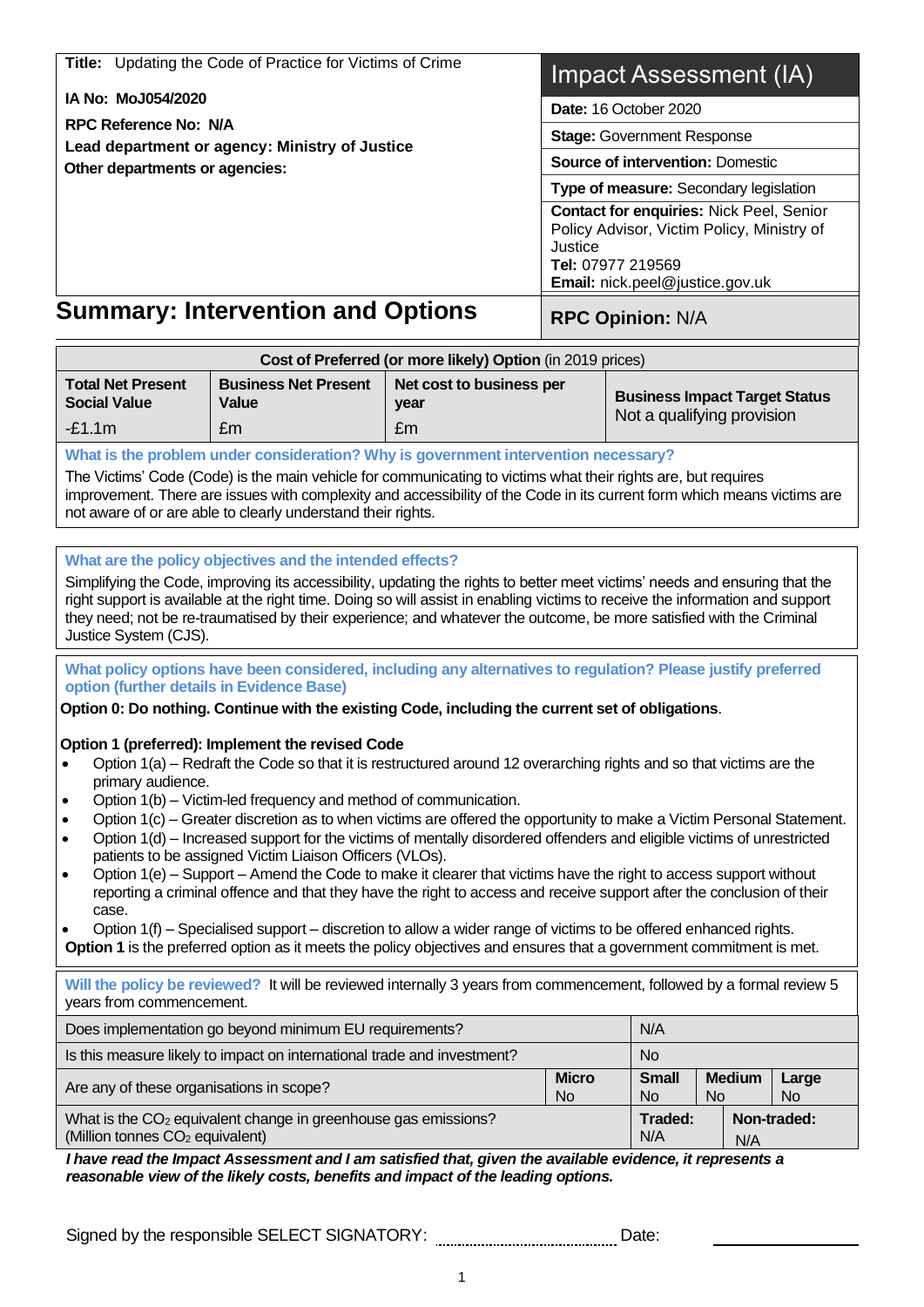# **Summary: Analysis & Evidence** Policy Option 1(a)

**Description: Redraft the Code so that it is restructured around 12 overarching rights and so that victims are the primary audience – amalgamating existing entitlements under those rights.**

## **FULL ECONOMIC ASSESSMENT**

| <b>Price Base</b>                                                                                                                                                                                                                                                                                                                                                                                                                                                                                                                                                                                                                                                                                                                | <b>PV Base</b>                                                                                                                                                                                                                                                                                                                                                                                                                                                                                                                                             |     | <b>Time Period</b>                          |          | Net Benefit (Present Value (PV)) (£m)                                                                                                                                 |                                         |                                      |  |  |  |
|----------------------------------------------------------------------------------------------------------------------------------------------------------------------------------------------------------------------------------------------------------------------------------------------------------------------------------------------------------------------------------------------------------------------------------------------------------------------------------------------------------------------------------------------------------------------------------------------------------------------------------------------------------------------------------------------------------------------------------|------------------------------------------------------------------------------------------------------------------------------------------------------------------------------------------------------------------------------------------------------------------------------------------------------------------------------------------------------------------------------------------------------------------------------------------------------------------------------------------------------------------------------------------------------------|-----|---------------------------------------------|----------|-----------------------------------------------------------------------------------------------------------------------------------------------------------------------|-----------------------------------------|--------------------------------------|--|--|--|
| Year NQ                                                                                                                                                                                                                                                                                                                                                                                                                                                                                                                                                                                                                                                                                                                          | Year NO                                                                                                                                                                                                                                                                                                                                                                                                                                                                                                                                                    |     | Years NQ                                    | Low: N/A | High: N/A                                                                                                                                                             | <b>Best Estimate: N/A</b>               |                                      |  |  |  |
| COSTS (£m)                                                                                                                                                                                                                                                                                                                                                                                                                                                                                                                                                                                                                                                                                                                       |                                                                                                                                                                                                                                                                                                                                                                                                                                                                                                                                                            |     | <b>Total Transition</b><br>(Constant Price) | Years    | <b>Average Annual</b><br>(excl. Transition) (Constant Price)                                                                                                          |                                         | <b>Total Cost</b><br>(Present Value) |  |  |  |
| Low                                                                                                                                                                                                                                                                                                                                                                                                                                                                                                                                                                                                                                                                                                                              |                                                                                                                                                                                                                                                                                                                                                                                                                                                                                                                                                            | N/A |                                             |          | N/A                                                                                                                                                                   |                                         | N/A                                  |  |  |  |
| High                                                                                                                                                                                                                                                                                                                                                                                                                                                                                                                                                                                                                                                                                                                             |                                                                                                                                                                                                                                                                                                                                                                                                                                                                                                                                                            | N/A |                                             |          | N/A                                                                                                                                                                   |                                         | N/A                                  |  |  |  |
| <b>Best Estimate</b>                                                                                                                                                                                                                                                                                                                                                                                                                                                                                                                                                                                                                                                                                                             |                                                                                                                                                                                                                                                                                                                                                                                                                                                                                                                                                            |     |                                             |          |                                                                                                                                                                       |                                         |                                      |  |  |  |
|                                                                                                                                                                                                                                                                                                                                                                                                                                                                                                                                                                                                                                                                                                                                  | Description and scale of key monetised costs by 'main affected groups'<br>It has not been possible to identify any monetised costs associated with this option.                                                                                                                                                                                                                                                                                                                                                                                            |     |                                             |          |                                                                                                                                                                       |                                         |                                      |  |  |  |
|                                                                                                                                                                                                                                                                                                                                                                                                                                                                                                                                                                                                                                                                                                                                  | Other key non-monetised costs by 'main affected groups'<br>A simplified Code may mean that victims will find it easier to understand what their rights are and demand these<br>rights. This could lead to increased demand from victims for compliance from agencies which could incur costs.<br>However, we cannot gauge the likelihood of this occurring.<br>All criminal justice agencies required to provide services to victims of crime under the Code may need to update their<br>guidance so that it reflects the new Code, with associated costs. |     |                                             |          |                                                                                                                                                                       |                                         |                                      |  |  |  |
| <b>BENEFITS (£m)</b>                                                                                                                                                                                                                                                                                                                                                                                                                                                                                                                                                                                                                                                                                                             |                                                                                                                                                                                                                                                                                                                                                                                                                                                                                                                                                            |     | <b>Total Transition</b><br>(Constant Price) | Years    | <b>Average Annual</b><br>(excl. Transition) (Constant Price)                                                                                                          | <b>Total Benefit</b><br>(Present Value) |                                      |  |  |  |
| Low                                                                                                                                                                                                                                                                                                                                                                                                                                                                                                                                                                                                                                                                                                                              |                                                                                                                                                                                                                                                                                                                                                                                                                                                                                                                                                            |     | N/A                                         |          | N/A                                                                                                                                                                   | N/A                                     |                                      |  |  |  |
| High                                                                                                                                                                                                                                                                                                                                                                                                                                                                                                                                                                                                                                                                                                                             |                                                                                                                                                                                                                                                                                                                                                                                                                                                                                                                                                            |     | N/A                                         |          | N/A                                                                                                                                                                   | N/A                                     |                                      |  |  |  |
| <b>Best Estimate</b>                                                                                                                                                                                                                                                                                                                                                                                                                                                                                                                                                                                                                                                                                                             |                                                                                                                                                                                                                                                                                                                                                                                                                                                                                                                                                            |     |                                             |          |                                                                                                                                                                       |                                         |                                      |  |  |  |
|                                                                                                                                                                                                                                                                                                                                                                                                                                                                                                                                                                                                                                                                                                                                  |                                                                                                                                                                                                                                                                                                                                                                                                                                                                                                                                                            |     |                                             |          | Description and scale of key monetised benefits by 'main affected groups'<br>It has not been possible to identify any monetised benefits associated with this option. |                                         |                                      |  |  |  |
| Other key non-monetised benefits by 'main affected groups'<br>Victims would be provided with a clear set of overarching rights setting out what they can expect from criminal<br>justice agencies at every stage of the criminal justice process. Victims and victims' groups have told us that the<br>current Code is difficult to understand. This option should increase transparency and may lead to improved victim<br>satisfaction through enabling greater understanding amongst victims of their rights.<br>A simplified system may improve transparency, local accountability and make it easier for agencies to monitor<br>compliance of victims' rights under the Code.<br>Key assumptions/sensitivities/risks<br>N/A |                                                                                                                                                                                                                                                                                                                                                                                                                                                                                                                                                            |     |                                             |          |                                                                                                                                                                       |                                         |                                      |  |  |  |
| None.                                                                                                                                                                                                                                                                                                                                                                                                                                                                                                                                                                                                                                                                                                                            | Discount rate (%)                                                                                                                                                                                                                                                                                                                                                                                                                                                                                                                                          |     |                                             |          |                                                                                                                                                                       |                                         |                                      |  |  |  |
|                                                                                                                                                                                                                                                                                                                                                                                                                                                                                                                                                                                                                                                                                                                                  | <b>BUSINESS ASSESSMENT (Option 1(a))</b>                                                                                                                                                                                                                                                                                                                                                                                                                                                                                                                   |     |                                             |          |                                                                                                                                                                       |                                         |                                      |  |  |  |

| Direct impact on business (Equivalent Annual) £m: |                  |      | <b>Score for Business Impact Target (qualifying</b> |
|---------------------------------------------------|------------------|------|-----------------------------------------------------|
| Costs:                                            | <b>Benefits:</b> | Net: | provisions only) £m:                                |
|                                                   |                  |      |                                                     |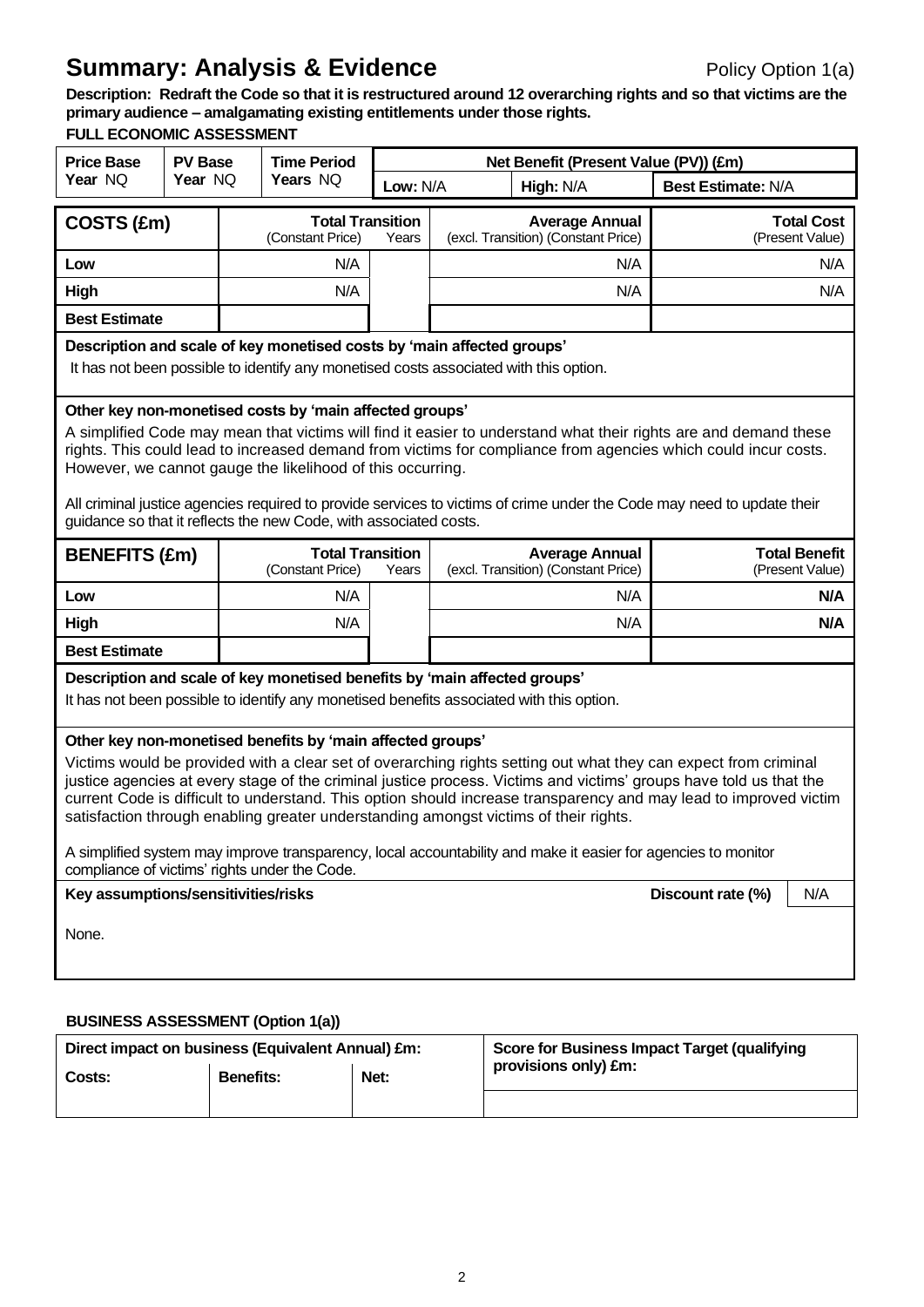# **Summary: Analysis & Evidence** Policy Option 1(b)

# **Description: Information and communication – regular communication with the victim**

# **FULL ECONOMIC ASSESSMENT**

| <b>Price Base</b>                                       | <b>PV Base</b>                                                                                                                                                                                                                                                                                                                                                                                                                                                                                                                                                                                                                                                                                                                                                                                                                                                                                                                 |  | <b>Time Period</b>                                                        |          |  | Net Benefit (Present Value (PV)) (£m)                                                    |                           |                                         |  |
|---------------------------------------------------------|--------------------------------------------------------------------------------------------------------------------------------------------------------------------------------------------------------------------------------------------------------------------------------------------------------------------------------------------------------------------------------------------------------------------------------------------------------------------------------------------------------------------------------------------------------------------------------------------------------------------------------------------------------------------------------------------------------------------------------------------------------------------------------------------------------------------------------------------------------------------------------------------------------------------------------|--|---------------------------------------------------------------------------|----------|--|------------------------------------------------------------------------------------------|---------------------------|-----------------------------------------|--|
| Year                                                    | Year                                                                                                                                                                                                                                                                                                                                                                                                                                                                                                                                                                                                                                                                                                                                                                                                                                                                                                                           |  | Years                                                                     | Low: N/A |  | High: N/A                                                                                | <b>Best Estimate: N/A</b> |                                         |  |
| COSTS (£m)                                              |                                                                                                                                                                                                                                                                                                                                                                                                                                                                                                                                                                                                                                                                                                                                                                                                                                                                                                                                |  | <b>Total Transition</b><br>(Constant Price)                               | Years    |  | <b>Average Annual</b><br>(excl. Transition) (Constant Price)                             |                           | <b>Total Cost</b><br>(Present Value)    |  |
| Low                                                     |                                                                                                                                                                                                                                                                                                                                                                                                                                                                                                                                                                                                                                                                                                                                                                                                                                                                                                                                |  | N/A                                                                       |          |  | N/A                                                                                      |                           | N/A                                     |  |
| High                                                    |                                                                                                                                                                                                                                                                                                                                                                                                                                                                                                                                                                                                                                                                                                                                                                                                                                                                                                                                |  | N/A                                                                       | N/A      |  | N/A                                                                                      |                           | N/A                                     |  |
| <b>Best Estimate</b>                                    |                                                                                                                                                                                                                                                                                                                                                                                                                                                                                                                                                                                                                                                                                                                                                                                                                                                                                                                                |  | N/A                                                                       |          |  | N/A                                                                                      |                           | N/A                                     |  |
|                                                         | Description and scale of key monetised costs by 'main affected groups'<br>It has not been possible to identify any monetised costs associated with this option.                                                                                                                                                                                                                                                                                                                                                                                                                                                                                                                                                                                                                                                                                                                                                                |  |                                                                           |          |  |                                                                                          |                           |                                         |  |
| Other key non-monetised costs by 'main affected groups' | Under the existing Code, the police will inform the victim following a discussion with them on how often they will<br>receive updates on the status of the case. Making the frequency and method of contact more victim-led and,<br>where the police cannot comply, requiring that they explain why, may mean that the police incur additional costs.<br>We cannot quantify the potential costs as we have no data on the preferences of victims regarding<br>communication. No information on the topic was forthcoming from police respondents to the consultation.                                                                                                                                                                                                                                                                                                                                                          |  |                                                                           |          |  |                                                                                          |                           |                                         |  |
| <b>BENEFITS (£m)</b>                                    |                                                                                                                                                                                                                                                                                                                                                                                                                                                                                                                                                                                                                                                                                                                                                                                                                                                                                                                                |  | <b>Total Transition</b><br>(Constant Price)                               | Years    |  | <b>Average Annual</b><br>(excl. Transition) (Constant Price)                             |                           | <b>Total Benefit</b><br>(Present Value) |  |
| Low                                                     |                                                                                                                                                                                                                                                                                                                                                                                                                                                                                                                                                                                                                                                                                                                                                                                                                                                                                                                                |  | N/A                                                                       |          |  | N/A                                                                                      |                           | N/A                                     |  |
| High                                                    |                                                                                                                                                                                                                                                                                                                                                                                                                                                                                                                                                                                                                                                                                                                                                                                                                                                                                                                                |  | N/A                                                                       | N/A      |  | N/A                                                                                      |                           | N/A                                     |  |
| <b>Best Estimate</b>                                    |                                                                                                                                                                                                                                                                                                                                                                                                                                                                                                                                                                                                                                                                                                                                                                                                                                                                                                                                |  | N/A                                                                       |          |  | N/A                                                                                      |                           | N/A                                     |  |
|                                                         |                                                                                                                                                                                                                                                                                                                                                                                                                                                                                                                                                                                                                                                                                                                                                                                                                                                                                                                                |  | Description and scale of key monetised benefits by 'main affected groups' |          |  | It has not been possible to identify any monetised benefits associated with this option. |                           |                                         |  |
|                                                         | Other key non-monetised benefits by 'main affected groups'<br>Victims have told us that information about their case and explaining the Criminal Justice System (CJS) are their<br>key priorities and that these are associated with their overall satisfaction with the CJS. Also, victims and<br>witnesses who are satisfied with their contact are more likely to be willing to engage with the CJS again in future.<br>Therefore, improving victim awareness of support provided to victims throughout the process may also improve<br>victims' engagement with the CJS. This could lead to an increase in victims' participation in the system by raising<br>the likelihood that they report crimes and come forward to give evidence, thereby improving the effectiveness of<br>the CJS as a whole. Improved contact with the victim may also increase victim satisfaction levels and reduce<br>victim attrition levels. |  |                                                                           |          |  |                                                                                          |                           |                                         |  |
| Key assumptions/sensitivities/risks                     |                                                                                                                                                                                                                                                                                                                                                                                                                                                                                                                                                                                                                                                                                                                                                                                                                                                                                                                                |  |                                                                           |          |  |                                                                                          | Discount rate (%)         | N/A                                     |  |
| None.                                                   |                                                                                                                                                                                                                                                                                                                                                                                                                                                                                                                                                                                                                                                                                                                                                                                                                                                                                                                                |  |                                                                           |          |  |                                                                                          |                           |                                         |  |

## **BUSINESS ASSESSMENT (Option 1(b))**

| Direct impact on business (Equivalent Annual) £m: |                  |                              | <b>Score for Business Impact Target (qualifying</b> |  |  |
|---------------------------------------------------|------------------|------------------------------|-----------------------------------------------------|--|--|
| Costs:                                            | <b>Benefits:</b> | provisions only) £m:<br>Net: |                                                     |  |  |
|                                                   |                  |                              |                                                     |  |  |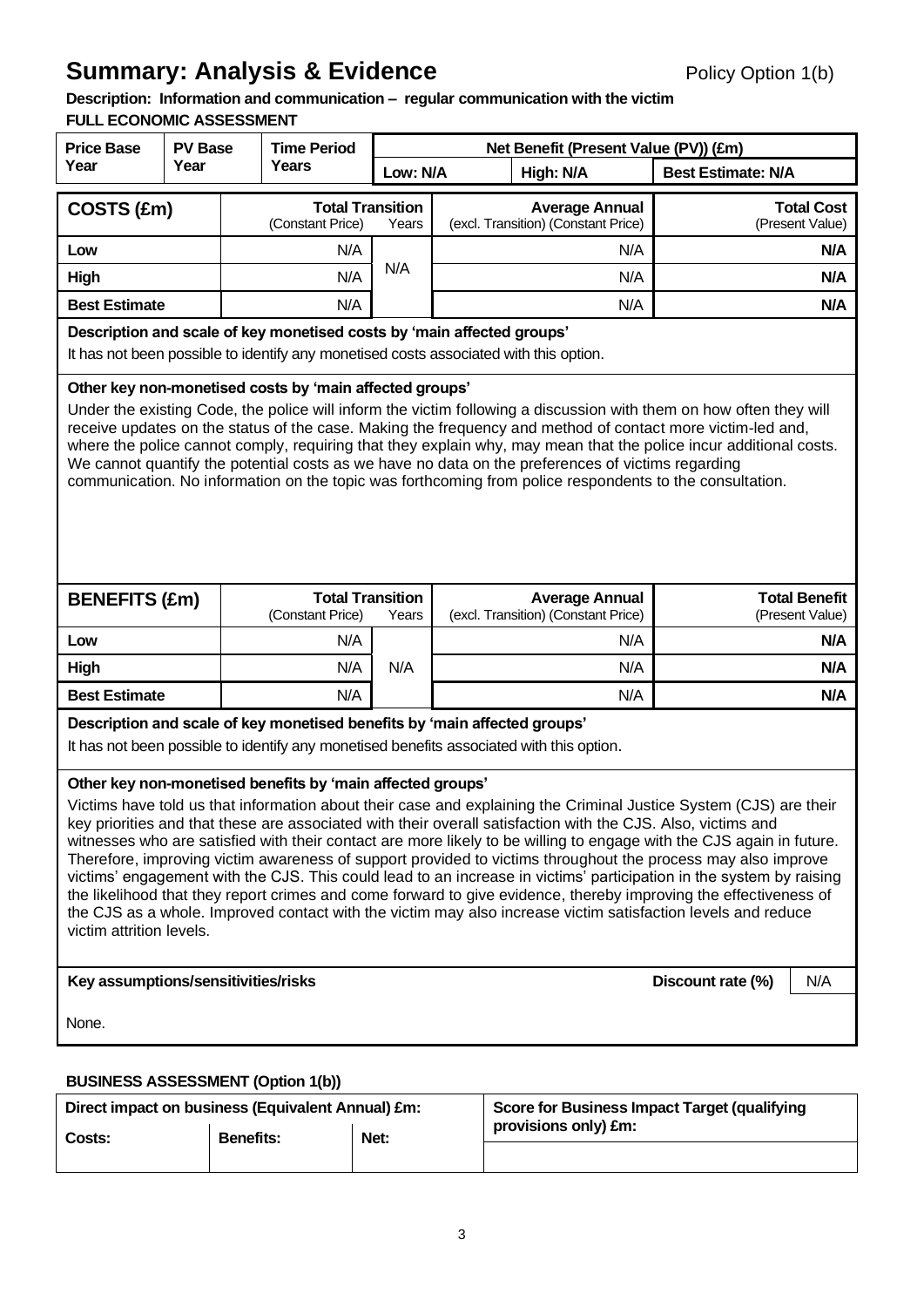# **Summary: Analysis & Evidence** Policy Option 1(c)

**Description: Victims' Voice – Victim Personal Statement** 

## **FULL ECONOMIC ASSESSMENT**

| <b>Price Base</b>                                               | <b>PV Base</b>                                                                                                                                                                                                                                                                                                                                                                                                                                                                                                                                                                                                                                                                                                                                                                                                                                                       |              | <b>Time Period</b>                                                        |          |  | Net Benefit (Present Value (PV)) (£m)                                                    |                           |                                         |  |
|-----------------------------------------------------------------|----------------------------------------------------------------------------------------------------------------------------------------------------------------------------------------------------------------------------------------------------------------------------------------------------------------------------------------------------------------------------------------------------------------------------------------------------------------------------------------------------------------------------------------------------------------------------------------------------------------------------------------------------------------------------------------------------------------------------------------------------------------------------------------------------------------------------------------------------------------------|--------------|---------------------------------------------------------------------------|----------|--|------------------------------------------------------------------------------------------|---------------------------|-----------------------------------------|--|
| Year                                                            | Year                                                                                                                                                                                                                                                                                                                                                                                                                                                                                                                                                                                                                                                                                                                                                                                                                                                                 | <b>Years</b> |                                                                           | Low: N/A |  | High: N/A                                                                                | <b>Best Estimate: N/A</b> |                                         |  |
| COSTS (£m)                                                      |                                                                                                                                                                                                                                                                                                                                                                                                                                                                                                                                                                                                                                                                                                                                                                                                                                                                      |              | <b>Total Transition</b><br>(Constant Price)                               | Years    |  | <b>Average Annual</b><br>(excl. Transition) (Constant Price)                             |                           | <b>Total Cost</b><br>(Present Value)    |  |
| Low                                                             |                                                                                                                                                                                                                                                                                                                                                                                                                                                                                                                                                                                                                                                                                                                                                                                                                                                                      |              | N/A                                                                       |          |  | N/A                                                                                      |                           | N/A                                     |  |
| High                                                            |                                                                                                                                                                                                                                                                                                                                                                                                                                                                                                                                                                                                                                                                                                                                                                                                                                                                      |              | N/A                                                                       | N/A      |  | N/A                                                                                      |                           | N/A                                     |  |
| <b>Best Estimate</b>                                            |                                                                                                                                                                                                                                                                                                                                                                                                                                                                                                                                                                                                                                                                                                                                                                                                                                                                      |              | N/A                                                                       |          |  | N/A                                                                                      |                           | N/A                                     |  |
|                                                                 | Description and scale of key monetised costs by 'main affected groups'<br>It has not been possible to identify any monetised costs associated with this option.                                                                                                                                                                                                                                                                                                                                                                                                                                                                                                                                                                                                                                                                                                      |              |                                                                           |          |  |                                                                                          |                           |                                         |  |
|                                                                 | Other key non-monetised costs by 'main affected groups'<br>Where victims request a copy of their Victim Personal Statement (VPS), there will be additional costs, as this is an<br>additional right under the Code. There may be additional costs for the Crown Prosecution Service (CPS) in<br>ensuring that the VPS is contained within the court file, if the changes to the Code lead to a greater uptake of<br>VPS's. Witness Care Units (WCU's), mainly staffed by the police, may incur administrative and training costs for<br>offering and recording the VPS. However, this would be a one-off cost as they adjust to the new process. Also,<br>there would be additional costs if there was an increase in VPS uptake with the knock-on effect of increasing the<br>number of VPSs considered and/or read out as part of sentencing proceedings in court. |              |                                                                           |          |  |                                                                                          |                           |                                         |  |
| <b>BENEFITS (£m)</b>                                            |                                                                                                                                                                                                                                                                                                                                                                                                                                                                                                                                                                                                                                                                                                                                                                                                                                                                      |              | <b>Total Transition</b><br>(Constant Price)                               | Years    |  | <b>Average Annual</b><br>(excl. Transition) (Constant Price)                             |                           | <b>Total Benefit</b><br>(Present Value) |  |
| Low                                                             |                                                                                                                                                                                                                                                                                                                                                                                                                                                                                                                                                                                                                                                                                                                                                                                                                                                                      |              | N/A                                                                       |          |  | N/A                                                                                      | N/A                       |                                         |  |
| High                                                            |                                                                                                                                                                                                                                                                                                                                                                                                                                                                                                                                                                                                                                                                                                                                                                                                                                                                      |              | N/A                                                                       | N/A      |  | N/A                                                                                      |                           | N/A                                     |  |
| <b>Best Estimate</b>                                            |                                                                                                                                                                                                                                                                                                                                                                                                                                                                                                                                                                                                                                                                                                                                                                                                                                                                      |              | N/A                                                                       |          |  | N/A                                                                                      |                           | N/A                                     |  |
|                                                                 |                                                                                                                                                                                                                                                                                                                                                                                                                                                                                                                                                                                                                                                                                                                                                                                                                                                                      |              | Description and scale of key monetised benefits by 'main affected groups' |          |  | It has not been possible to identify any monetised benefits associated with this option. |                           |                                         |  |
|                                                                 | Other key non-monetised benefits by 'main affected groups'<br>Increasing engagement with victims may improve victims' engagement with the CJS. Victims would be less traumatised<br>and the VPS provided would be better quality and more likely to be used by court. VPS's would not be taken<br>unnecessarily – there could be possible savings for police if it is only offered at charge (only 6% of reported crime<br>reaches that stage). However, we have been unable to identify any evidence for significant cost savings.                                                                                                                                                                                                                                                                                                                                  |              |                                                                           |          |  |                                                                                          |                           |                                         |  |
| Key assumptions/sensitivities/risks<br>Discount rate (%)<br>N/A |                                                                                                                                                                                                                                                                                                                                                                                                                                                                                                                                                                                                                                                                                                                                                                                                                                                                      |              |                                                                           |          |  |                                                                                          |                           |                                         |  |
| None.                                                           |                                                                                                                                                                                                                                                                                                                                                                                                                                                                                                                                                                                                                                                                                                                                                                                                                                                                      |              |                                                                           |          |  |                                                                                          |                           |                                         |  |
|                                                                 | <b>BUSINESS ASSESSMENT (Option 1(c))</b>                                                                                                                                                                                                                                                                                                                                                                                                                                                                                                                                                                                                                                                                                                                                                                                                                             |              |                                                                           |          |  |                                                                                          |                           |                                         |  |

| Direct impact on business (Equivalent Annual) £m: |                  |      | <b>Score for Business Impact Target (qualifying</b> |
|---------------------------------------------------|------------------|------|-----------------------------------------------------|
| Costs:                                            | <b>Benefits:</b> | Net: | provisions only) £m:                                |
|                                                   |                  |      |                                                     |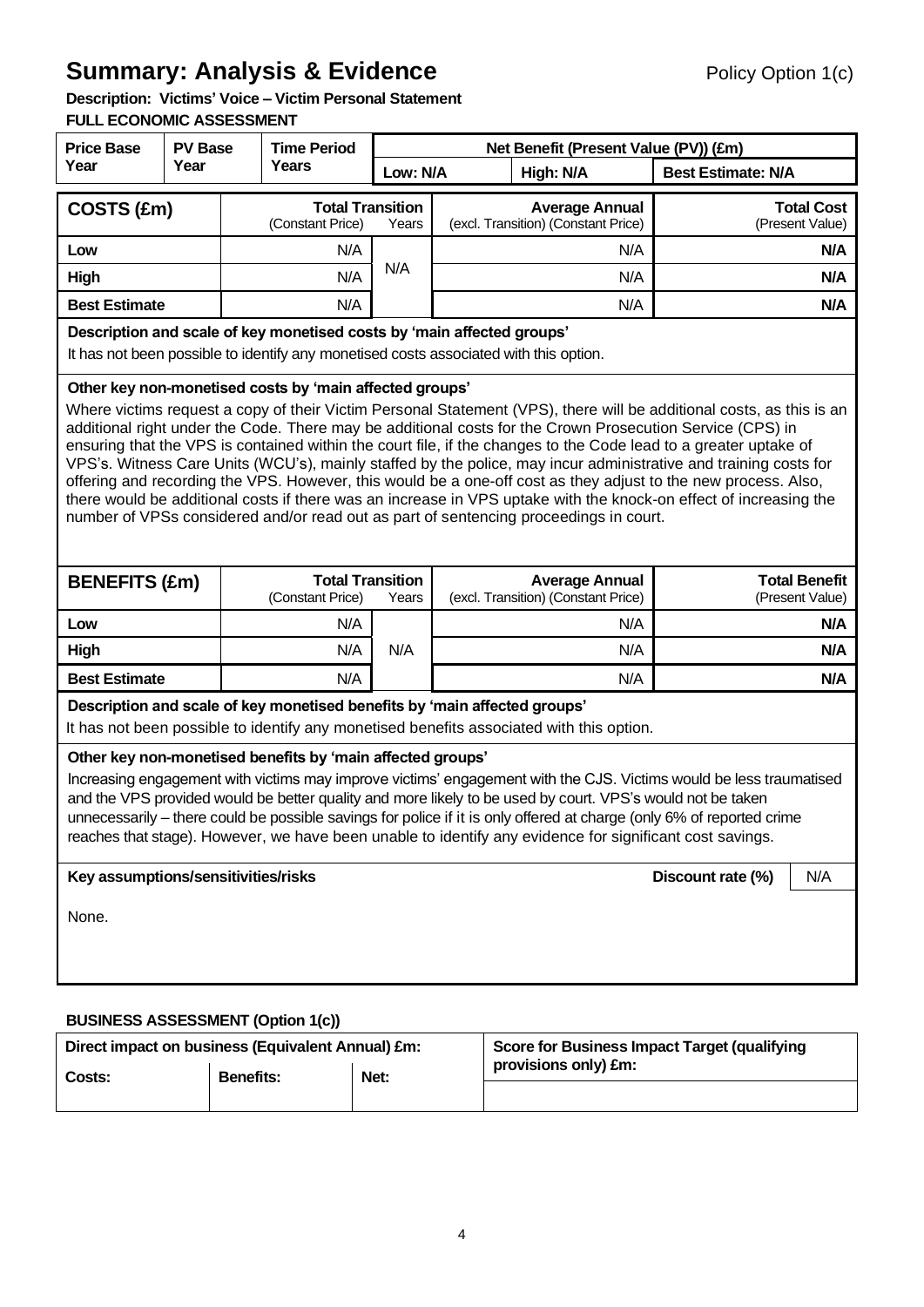# **Summary: Analysis & Evidence** Policy Option 1(d)

# **Description: Support for the victims of mentally disordered offenders**

## **FULL ECONOMIC ASSESSMENT**

| <b>Price Base</b>                                                                                                                                                                                                                                                              | <b>PV Base</b>                                                                                                                                                                                                                                                              |                  | <b>Time Period</b> |                                  |                                                              |  | Net Benefit (Present Value (PV)) (£m)                                                                            |                                                                                                                     |
|--------------------------------------------------------------------------------------------------------------------------------------------------------------------------------------------------------------------------------------------------------------------------------|-----------------------------------------------------------------------------------------------------------------------------------------------------------------------------------------------------------------------------------------------------------------------------|------------------|--------------------|----------------------------------|--------------------------------------------------------------|--|------------------------------------------------------------------------------------------------------------------|---------------------------------------------------------------------------------------------------------------------|
| Year                                                                                                                                                                                                                                                                           | Year                                                                                                                                                                                                                                                                        |                  | Years 10           |                                  | Low: -1.1                                                    |  | <b>High: -2.2</b>                                                                                                | <b>Best Estimate: -1.1</b>                                                                                          |
| COSTS (£m)                                                                                                                                                                                                                                                                     |                                                                                                                                                                                                                                                                             |                  | (Constant Price)   | <b>Total Transition</b><br>Years |                                                              |  | <b>Average Annual</b><br>(excl. Transition) (Constant Price)                                                     | <b>Total Cost</b><br>(Present Value)                                                                                |
| Low                                                                                                                                                                                                                                                                            |                                                                                                                                                                                                                                                                             |                  | N/A                |                                  |                                                              |  | 0.14                                                                                                             | 0.14                                                                                                                |
| High                                                                                                                                                                                                                                                                           |                                                                                                                                                                                                                                                                             |                  | N/A                | <b>TBC</b>                       |                                                              |  | 0.30                                                                                                             | 0.30                                                                                                                |
| <b>Best Estimate</b>                                                                                                                                                                                                                                                           |                                                                                                                                                                                                                                                                             |                  | N/A                |                                  |                                                              |  | 0.14                                                                                                             | 0.14                                                                                                                |
|                                                                                                                                                                                                                                                                                | Description and scale of key monetised costs by 'main affected groups'<br>There would be costs to the HMPPS associated with allocating VLOs for victims of unrestricted Mentally Disordered<br>Offenders (MDOs). The annual cost in steady-state is estimated to be £0.14m. |                  |                    |                                  |                                                              |  |                                                                                                                  |                                                                                                                     |
|                                                                                                                                                                                                                                                                                | Other key non-monetised costs by 'main affected groups'<br>There would be some non-monetised costs associated with offering training and guidance for VLOs. There would<br>also be some non-monetised administrative costs to the HMPPS Victims Team.                       |                  |                    |                                  |                                                              |  |                                                                                                                  |                                                                                                                     |
| <b>BENEFITS (£m)</b>                                                                                                                                                                                                                                                           |                                                                                                                                                                                                                                                                             |                  | (Constant Price)   | <b>Total Transition</b><br>Years | <b>Average Annual</b><br>(excl. Transition) (Constant Price) |  | <b>Total Benefit</b><br>(Present Value)                                                                          |                                                                                                                     |
| Low                                                                                                                                                                                                                                                                            |                                                                                                                                                                                                                                                                             |                  | N/A                |                                  |                                                              |  | N/A                                                                                                              | N/A                                                                                                                 |
| High                                                                                                                                                                                                                                                                           |                                                                                                                                                                                                                                                                             |                  | N/A                |                                  |                                                              |  | N/A                                                                                                              | N/A                                                                                                                 |
| <b>Best Estimate</b>                                                                                                                                                                                                                                                           |                                                                                                                                                                                                                                                                             |                  |                    |                                  |                                                              |  |                                                                                                                  |                                                                                                                     |
| Description and scale of key monetised benefits by 'main affected groups'                                                                                                                                                                                                      |                                                                                                                                                                                                                                                                             |                  |                    |                                  |                                                              |  | It has not been possible to identify any monetised benefits associated with this option.                         |                                                                                                                     |
| Other key non-monetised benefits by 'main affected groups'                                                                                                                                                                                                                     |                                                                                                                                                                                                                                                                             |                  |                    |                                  |                                                              |  | experience of the CJS as well as build confidence. It would also enable the provision of information to victims. | The option to allocate VLO's to victims of unrestricted MDO's is likely to have a positive impact on these victims' |
| Key assumptions/sensitivities/risks                                                                                                                                                                                                                                            |                                                                                                                                                                                                                                                                             |                  |                    |                                  |                                                              |  |                                                                                                                  | 3.5<br>Discount rate (%)                                                                                            |
| The opt-in rate for victims of unrestricted patients will be the same as that for victims of restricted patients.<br>The estimated average sentence for unrestricted patients is accurate and remains the same.<br>On average each unrestricted MDO will only have one victim. |                                                                                                                                                                                                                                                                             |                  |                    |                                  |                                                              |  |                                                                                                                  |                                                                                                                     |
| <b>BUSINESS ASSESSMENT (Option 1(d))</b>                                                                                                                                                                                                                                       |                                                                                                                                                                                                                                                                             |                  |                    |                                  |                                                              |  |                                                                                                                  |                                                                                                                     |
| Direct impact on business (Equivalent Annual) £m:                                                                                                                                                                                                                              |                                                                                                                                                                                                                                                                             |                  |                    |                                  |                                                              |  | provisions only) £m:                                                                                             | <b>Score for Business Impact Target (qualifying</b>                                                                 |
| Costs:                                                                                                                                                                                                                                                                         |                                                                                                                                                                                                                                                                             | <b>Benefits:</b> | Net:               |                                  |                                                              |  |                                                                                                                  |                                                                                                                     |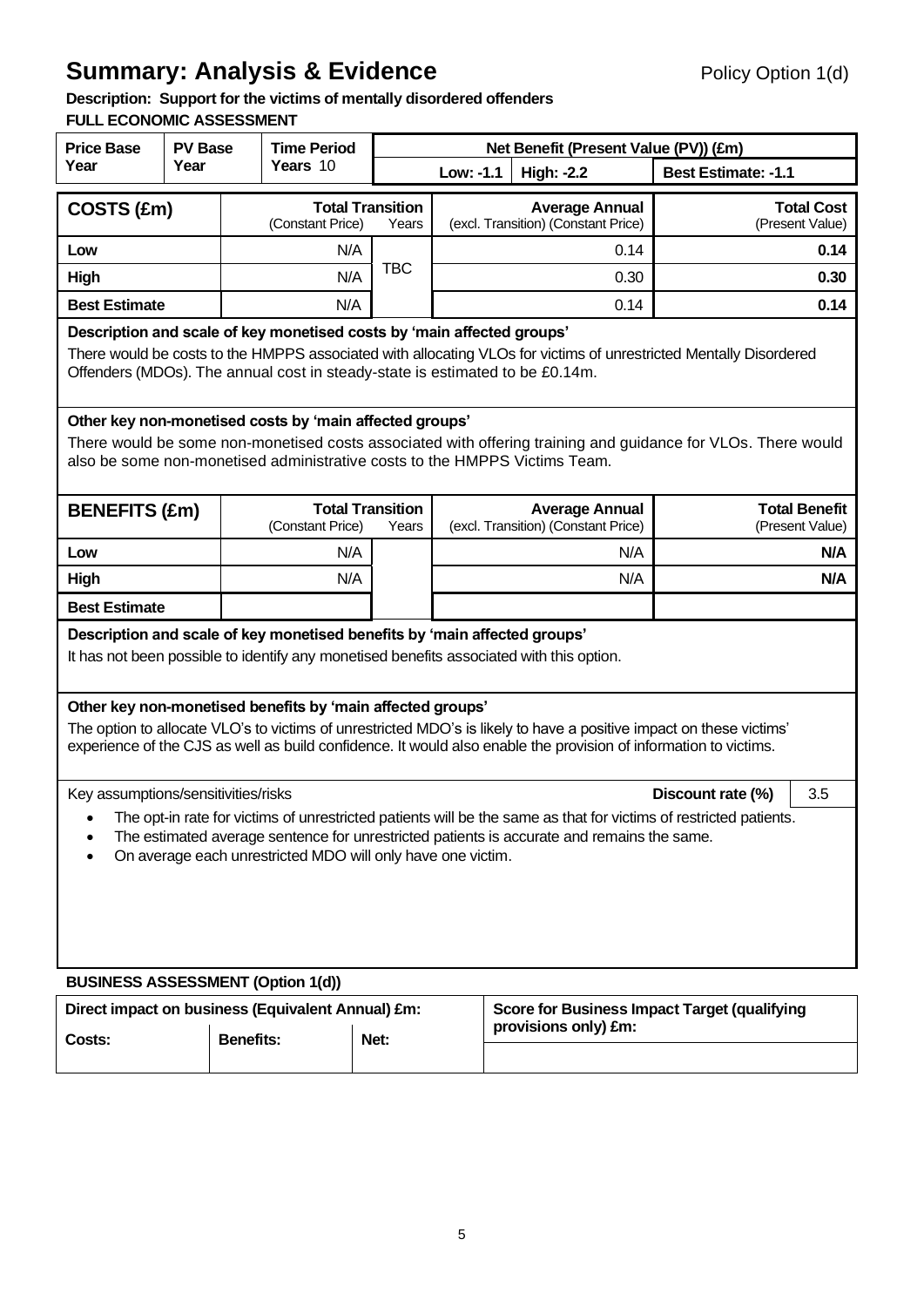# **Summary: Analysis & Evidence** Policy Option 1 (e)

**Description: Awareness of Support – Clearer information about the ability to access support: FULL ECONOMIC ASSESSMENT**

| LL LUUNUMIU AUJLUJINL                                                                                                                                                                                                                                                                                                                                                                                                 | <b>Price Base</b><br><b>PV Base</b>                       |              | <b>Time Period</b>                                                        |          |                                                              | Net Benefit (Present Value (PV)) (£m)                                                    |                                         |     |
|-----------------------------------------------------------------------------------------------------------------------------------------------------------------------------------------------------------------------------------------------------------------------------------------------------------------------------------------------------------------------------------------------------------------------|-----------------------------------------------------------|--------------|---------------------------------------------------------------------------|----------|--------------------------------------------------------------|------------------------------------------------------------------------------------------|-----------------------------------------|-----|
| Year                                                                                                                                                                                                                                                                                                                                                                                                                  | Year                                                      | <b>Years</b> |                                                                           | Low: N/A |                                                              | High: N/A                                                                                | <b>Best Estimate: N/A</b>               |     |
|                                                                                                                                                                                                                                                                                                                                                                                                                       | <b>Total Transition</b><br>COSTS (£m)<br>(Constant Price) |              | Years                                                                     |          | <b>Average Annual</b><br>(excl. Transition) (Constant Price) |                                                                                          | <b>Total Cost</b><br>(Present Value)    |     |
| Low                                                                                                                                                                                                                                                                                                                                                                                                                   |                                                           |              | N/A                                                                       |          |                                                              | N/A                                                                                      |                                         | N/A |
| High                                                                                                                                                                                                                                                                                                                                                                                                                  |                                                           |              | N/A                                                                       | N/A      |                                                              | N/A                                                                                      |                                         | N/A |
| <b>Best Estimate</b>                                                                                                                                                                                                                                                                                                                                                                                                  |                                                           |              | N/A                                                                       |          |                                                              | N/A                                                                                      |                                         | N/A |
| Description and scale of key monetised costs by 'main affected groups'<br>It has not been possible to identify any monetised costs associated with this option.                                                                                                                                                                                                                                                       |                                                           |              |                                                                           |          |                                                              |                                                                                          |                                         |     |
| Other key non-monetised costs by 'main affected groups'<br>If more victims (including those who did not report the crime to the police) were made aware of their right to<br>support both before and after the outcome of their case, this may lead to a general increase in demand for victim<br>support services, which would impact victim support service providers, including Police and Crime<br>Commissioners. |                                                           |              |                                                                           |          |                                                              |                                                                                          |                                         |     |
| <b>BENEFITS (£m)</b>                                                                                                                                                                                                                                                                                                                                                                                                  |                                                           |              | <b>Total Transition</b><br>(Constant Price)                               | Years    |                                                              | <b>Average Annual</b><br>(excl. Transition) (Constant Price)                             | <b>Total Benefit</b><br>(Present Value) |     |
| Low                                                                                                                                                                                                                                                                                                                                                                                                                   |                                                           |              | N/A                                                                       |          |                                                              | N/A                                                                                      |                                         | N/A |
| High                                                                                                                                                                                                                                                                                                                                                                                                                  |                                                           |              | N/A                                                                       | N/A      |                                                              | N/A                                                                                      |                                         | N/A |
| <b>Best Estimate</b>                                                                                                                                                                                                                                                                                                                                                                                                  |                                                           |              | N/A                                                                       |          |                                                              | N/A                                                                                      |                                         | N/A |
|                                                                                                                                                                                                                                                                                                                                                                                                                       |                                                           |              | Description and scale of key monetised benefits by 'main affected groups' |          |                                                              | It has not been possible to identify any monetised benefits associated with this option. |                                         |     |
| Other key non-monetised benefits by 'main affected groups'<br>More victims might receive the support they need to help them cope and, and as far as possible, recover. As a<br>result, they may be more satisfied with their treatment regardless of the outcome of their case.<br>Key assumptions/sensitivities/risks<br>Discount rate (%)                                                                           |                                                           |              |                                                                           |          |                                                              |                                                                                          |                                         |     |
| None.                                                                                                                                                                                                                                                                                                                                                                                                                 |                                                           |              |                                                                           |          |                                                              |                                                                                          |                                         |     |
|                                                                                                                                                                                                                                                                                                                                                                                                                       | <b>BUSINESS ASSESSMENT (Option 1(e))</b>                  |              |                                                                           |          |                                                              |                                                                                          |                                         |     |

# Direct impact on business (Equivalent Annual) £m: Score for Business Impact Target (qualifying **provisions only) £m:** Costs: **Benefits:** Net: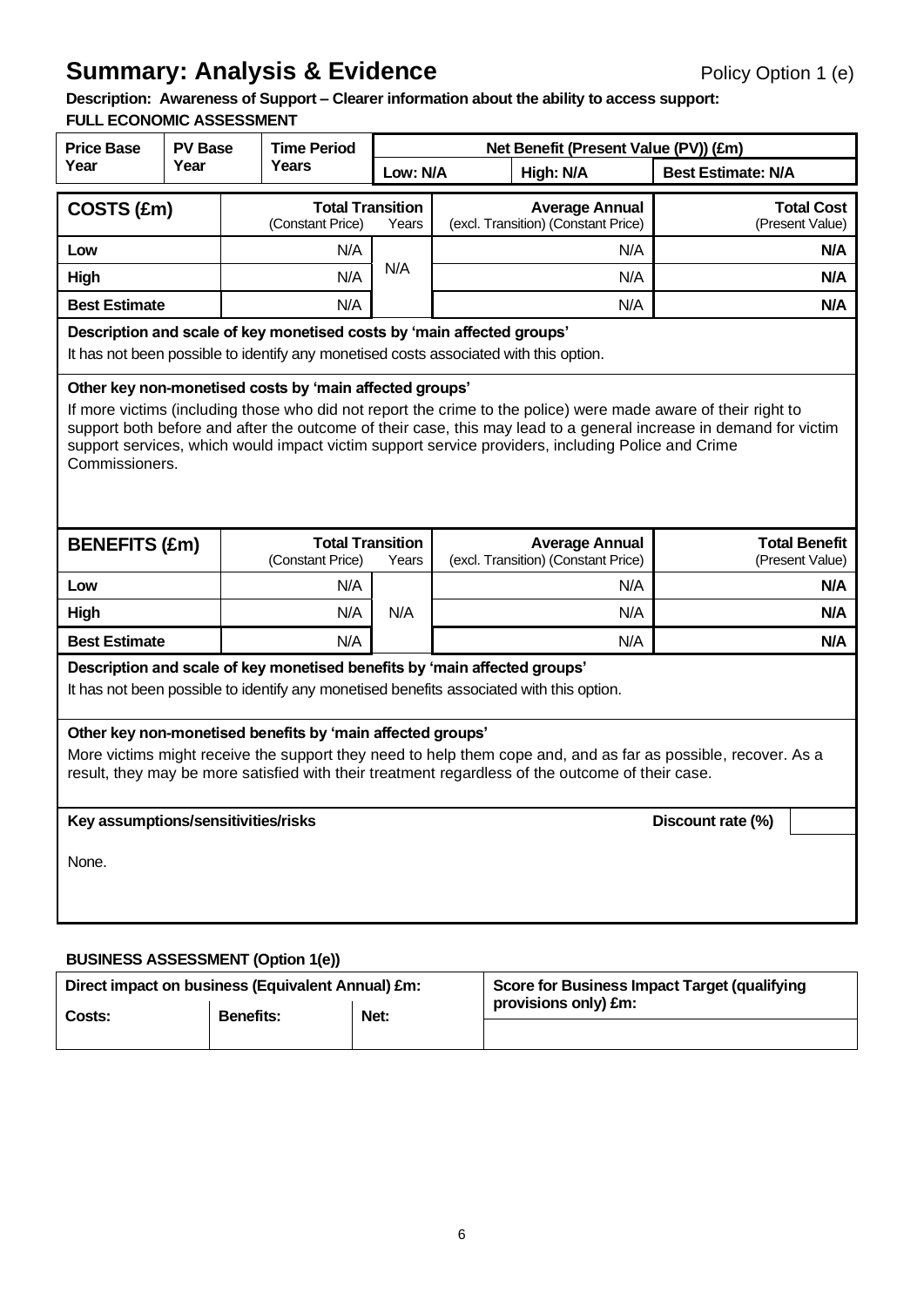# **Summary: Analysis & Evidence** Policy Option 1(f)

**Description: Specialist support – Amending definition of 'enhanced entitlements' to encourage greater referral to specialist support and victims being contacted sooner after key decisions. FULL ECONOMIC ASSESSMENT**

| <b>Price Base</b>                        | <b>PV Base</b>                                                                                                                                                                                                                                                                                                                                                                               | <b>Time Period</b> |                                             |          | Net Benefit (Present Value (PV)) (£m)                                                                                                                                 |                                         |  |
|------------------------------------------|----------------------------------------------------------------------------------------------------------------------------------------------------------------------------------------------------------------------------------------------------------------------------------------------------------------------------------------------------------------------------------------------|--------------------|---------------------------------------------|----------|-----------------------------------------------------------------------------------------------------------------------------------------------------------------------|-----------------------------------------|--|
| Year                                     | Year                                                                                                                                                                                                                                                                                                                                                                                         |                    | Years                                       | Low: N/A | High: N/A                                                                                                                                                             | <b>Best Estimate: N/A</b>               |  |
| COSTS (£m)                               |                                                                                                                                                                                                                                                                                                                                                                                              |                    | <b>Total Transition</b><br>(Constant Price) | Years    | <b>Average Annual</b><br>(excl. Transition) (Constant Price)                                                                                                          | <b>Total Cost</b><br>(Present Value)    |  |
| Low                                      |                                                                                                                                                                                                                                                                                                                                                                                              | N/A                |                                             |          | N/A                                                                                                                                                                   | N/A                                     |  |
| High                                     |                                                                                                                                                                                                                                                                                                                                                                                              |                    | N/A                                         | N/A      | N/A                                                                                                                                                                   | N/A                                     |  |
| <b>Best Estimate</b>                     |                                                                                                                                                                                                                                                                                                                                                                                              |                    | N/A                                         |          | N/A                                                                                                                                                                   | N/A                                     |  |
|                                          | Description and scale of key monetised costs by 'main affected groups'<br>It has not been possible to identify any monetised costs associated with this option.                                                                                                                                                                                                                              |                    |                                             |          |                                                                                                                                                                       |                                         |  |
|                                          | Other key non-monetised costs by 'main affected groups'<br>Providers using their discretion to offer a referral to specialist support providers, where available, may lead to an<br>increase in demand for such services. This may have an impact on the ability of victim support organisations to<br>meet demand for their services, leading to longer waiting lists.                      |                    |                                             |          |                                                                                                                                                                       |                                         |  |
| <b>BENEFITS (£m)</b>                     |                                                                                                                                                                                                                                                                                                                                                                                              |                    | <b>Total Transition</b><br>(Constant Price) | Years    | <b>Average Annual</b><br>(excl. Transition) (Constant Price)                                                                                                          | <b>Total Benefit</b><br>(Present Value) |  |
| Low                                      |                                                                                                                                                                                                                                                                                                                                                                                              |                    | N/A                                         |          | N/A                                                                                                                                                                   | N/A                                     |  |
| High                                     |                                                                                                                                                                                                                                                                                                                                                                                              |                    | N/A                                         | N/A      | N/A                                                                                                                                                                   | N/A                                     |  |
| <b>Best Estimate</b>                     |                                                                                                                                                                                                                                                                                                                                                                                              |                    | N/A                                         |          | N/A                                                                                                                                                                   | N/A                                     |  |
|                                          |                                                                                                                                                                                                                                                                                                                                                                                              |                    |                                             |          | Description and scale of key monetised benefits by 'main affected groups'<br>It has not been possible to identify any monetised benefits associated with this option. |                                         |  |
|                                          | Other key non-monetised benefits by 'main affected groups'<br>More victims might receive the support they need to help them cope, and as far as possible, recover.<br>More victims accessing specialist support may lead to victims reporting crime and reducing drop-out. If this is the case it<br>may lead to more cases reaching trial, thereby increasing the effectiveness of the CJS. |                    |                                             |          |                                                                                                                                                                       |                                         |  |
|                                          | Key assumptions/sensitivities/risks<br>Discount rate (%)                                                                                                                                                                                                                                                                                                                                     |                    |                                             |          |                                                                                                                                                                       |                                         |  |
| None.                                    |                                                                                                                                                                                                                                                                                                                                                                                              |                    |                                             |          |                                                                                                                                                                       |                                         |  |
| <b>BUSINESS ASSESSMENT (Option 1(f))</b> |                                                                                                                                                                                                                                                                                                                                                                                              |                    |                                             |          |                                                                                                                                                                       |                                         |  |

| Direct impact on business (Equivalent Annual) £m: |                  |      | Score for Business Impact Target (qualifying |
|---------------------------------------------------|------------------|------|----------------------------------------------|
| Costs:                                            | <b>Benefits:</b> | Net: | provisions only) £m:                         |
|                                                   |                  |      |                                              |
|                                                   |                  |      |                                              |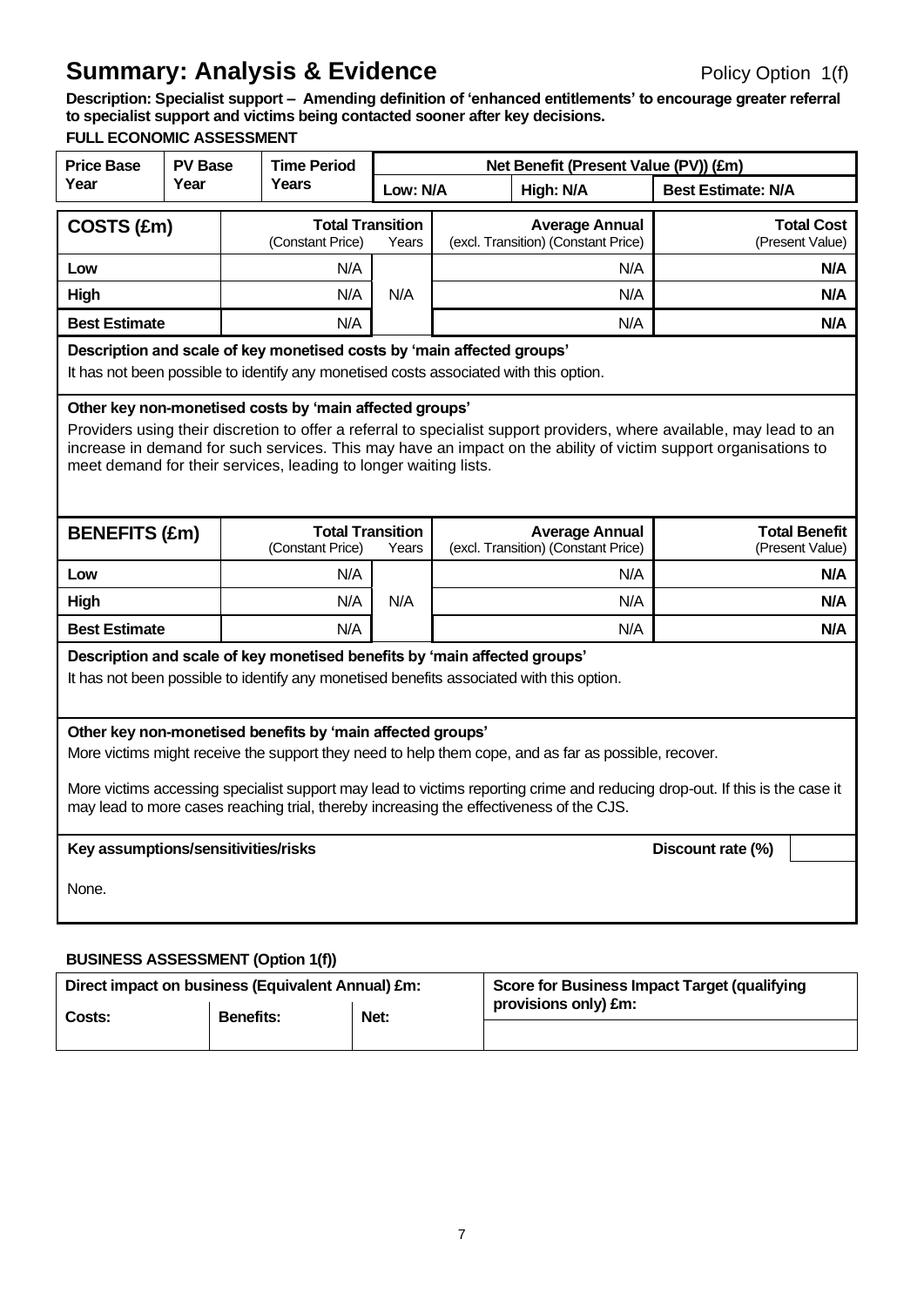# **Background**

- 1. This Impact Assessment (IA) focuses on changes to the Code of Practice for Victims of Crime (Victims' Code), which is a statutory Code that sets out the minimum levels of services that victims of crime should receive from criminal justice agencies and other organisations in England and Wales. The Code enables victims to receive the information they need about their case and the Criminal Justice System (CJS), so that they can navigate the justice process and understand what to expect. It also entitles them to be referred to victim support services to help them cope and, as far as possible, recover from the impact of the crime.
- 2. The Code came into effect in 2006, as a statutory requirement the Domestic Violence, Crime and Victims Act 2004. It built on the support for victims within the Victims' Charter, which was introduced in 1990 and which set out for the first time the levels of service victims of crime should expect. The Code was updated in 2013 and again in 2015, the latter primarily to ensure transposition of Directive 2012/29/EU of the European Parliament and the Council (the Victims Directive), which came into force on 16 November 2015.
- 3. On 10 September 2018 the Ministry of Justice (MoJ) published a cross-government Victims Strategy. The previous government committed in the strategy to amend the Code to address its complexity, accessibility, language and update the rights so that they are better reflective of victims' needs. An initial consultation on proposals to revise the Code was then held from September to October 2019.
- 4. A further consultation on a draft revised Code was held from 5 March 2020 to 28 May 2020. It was also accompanied by an initial IA upon which this IA is based. We received 315 responses from a wide-range of organisations and members of the public.
- 5. As part of this consultation we asked respondents whether they were aware of any evidence or sources of information, that would help us to understand and assess equality and economic impacts in greater detail, and what they thought the impacts would be.

# **Rationale & Policy Objectives**

## **Rationale**

- 6. The conventional economic approach to government intervention is based on efficiency or equity arguments. The government may consider intervening if there are strong enough failures in the way markets operate (e.g. monopolies overcharging consumers) or there are strong enough failures in existing government interventions (e.g. waste generated by misdirected rules). The proposed new interventions should avoid creating a further set of disproportionate costs and distortions. The government may also intervene for equity (fairness) and redistributional reasons (e.g. to reallocate goods and services to the more needy groups in society).
- 7. The rationale for intervention in this case is on the grounds of equity. The proposals aim to improve victims' experience of the CJS by simplifying the complex structure and language of the current Code, making it more victim focussed, and slightly updating the services that victims should receive to better meet the needs of victims.

## **Policy objectives**

- 8. As the Victims Strategy made clear, every victim's journey is different. This can mean that for some the impact may be small and quickly left behind, but for others the impact can be more distressing and longer-lasting, and as a consequence, the support they need to cope, and as far as possible recover, is far greater.
- 9. We proposed a series of changes to the Code which focused on the following areas: raising awareness and accessibility; providing clearer information on victims' rights to access practical and emotional support; strengthening communication and taking account of the victim's preferences; and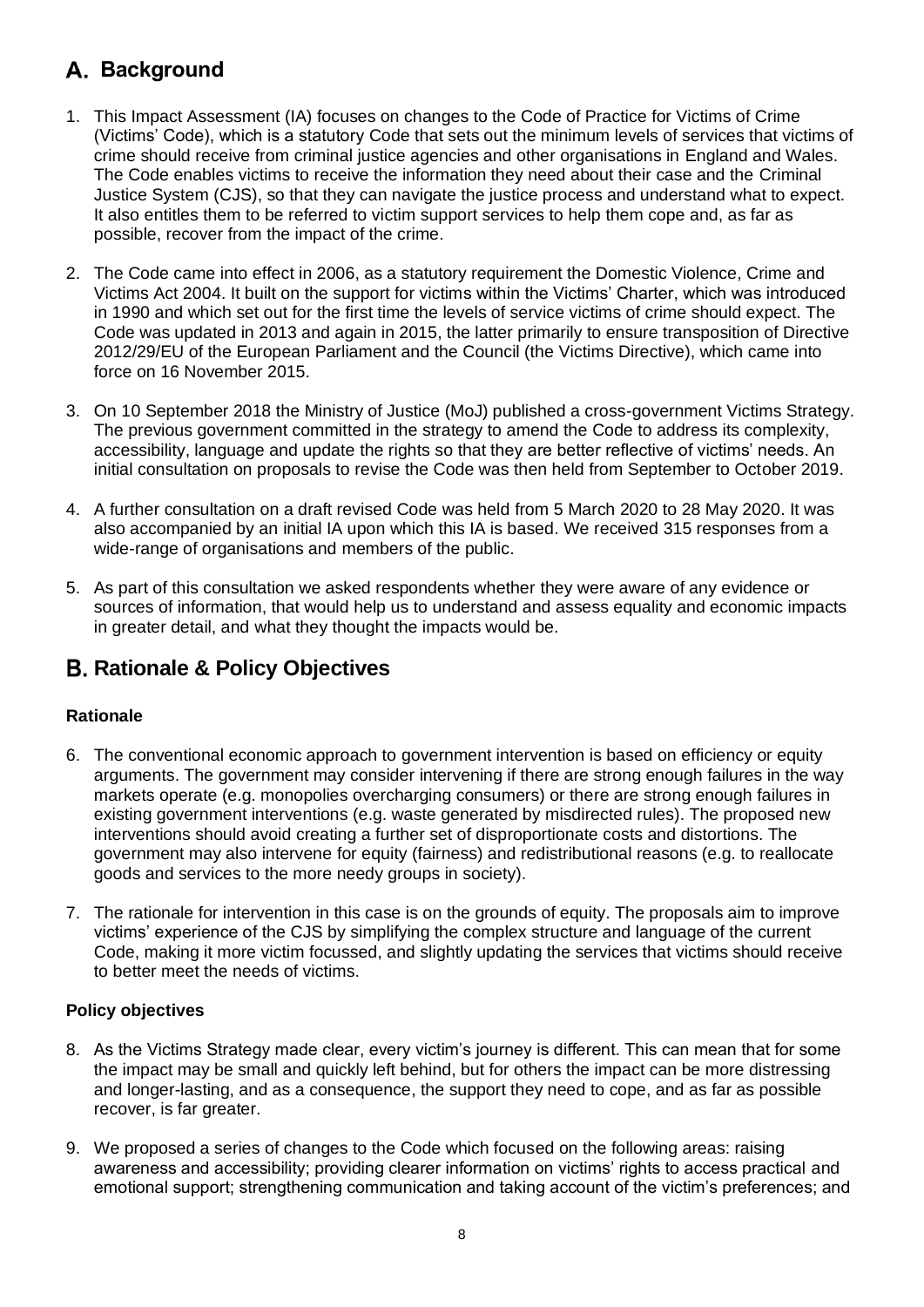increasing the voice of the victim through providing more flexibility in the VPS process. Overall the various options proposed received the support of the majority of respondents.

- 10. With regards to the restructuring and slimming down the Code, 88% of responses to the question on this agreed with changing the structure to a smaller number of overarching rights. They thought that it would make the Code clearer and easier to understand for both victims and criminal justice practitioners. Others commented that the simplified structure would assist with monitoring compliance of the Code.
- 11. The main concern with restructuring the Code around key rights and shortening it down was that there was a lack of information about Restorative Justice. We have addressed these concerns by increasing the information on Restorative Justice in the revised Code.
- 12. These changes predominately relate to how services are presented in the Code to victims and criminal justice practitioners. Unless specifically stated within this IA, we assume that the level of provision, timing and scope of services under this proposed Code will be equivalent to those provided under the current version of the Code.

# **Affected Stakeholder Groups, Organisations and Sectors**

- 13. The main groups affected by the options assessed in this IA are as follows:
	- Victims of crime.
	- Wider society.
	- The agencies with specific obligations under the Code, which are:
		- o The Criminal Cases Review Commission
		- $\circ$  The Criminal Injuries Compensation Authority
		- o The Crown Prosecution Service
		- o The First-tier Tribunal (Criminal Injuries Compensation)
		- o Her Majesty's Courts and Tribunals Service
		- o Her Majesty's Prison Service
		- o HMPPS
		- o The Parole Board
		- o Police and Crime Commissioners
		- $\circ$  All police forces in England and Wales, the British Transport Police and the Ministry of Defence Police
		- o Providers of probation services, hereafter referred to as probation trusts
		- o The UK Supreme Court
		- o Witness Care Units (WCU)
		- o Youth Offending Teams

#### **Note on territorial application**

14. The proposals as set out in this IA will have effect in England and Wales only. The measures adopted to transpose the EU Victims Directive establishing minimum standards on the right to support and protection of victims of crime differed in Scotland, Northern Ireland and Gibraltar.

# **D. Description of Options Considered**

15. To meet the policy objectives, the following options have been assessed:

**Option 0 – Do Nothing:** This option is to continue with the existing Code, including the current set of obligations. This is the "do nothing" option. While there are no costs associated with this option, it does not meet the previous government's commitments in the Victims Strategy, which have been publicly reiterated by this government. Furthermore, it would be difficult to justify this option after we have identified issues with the Code, not only in the Victims Strategy but also in last year's consultation.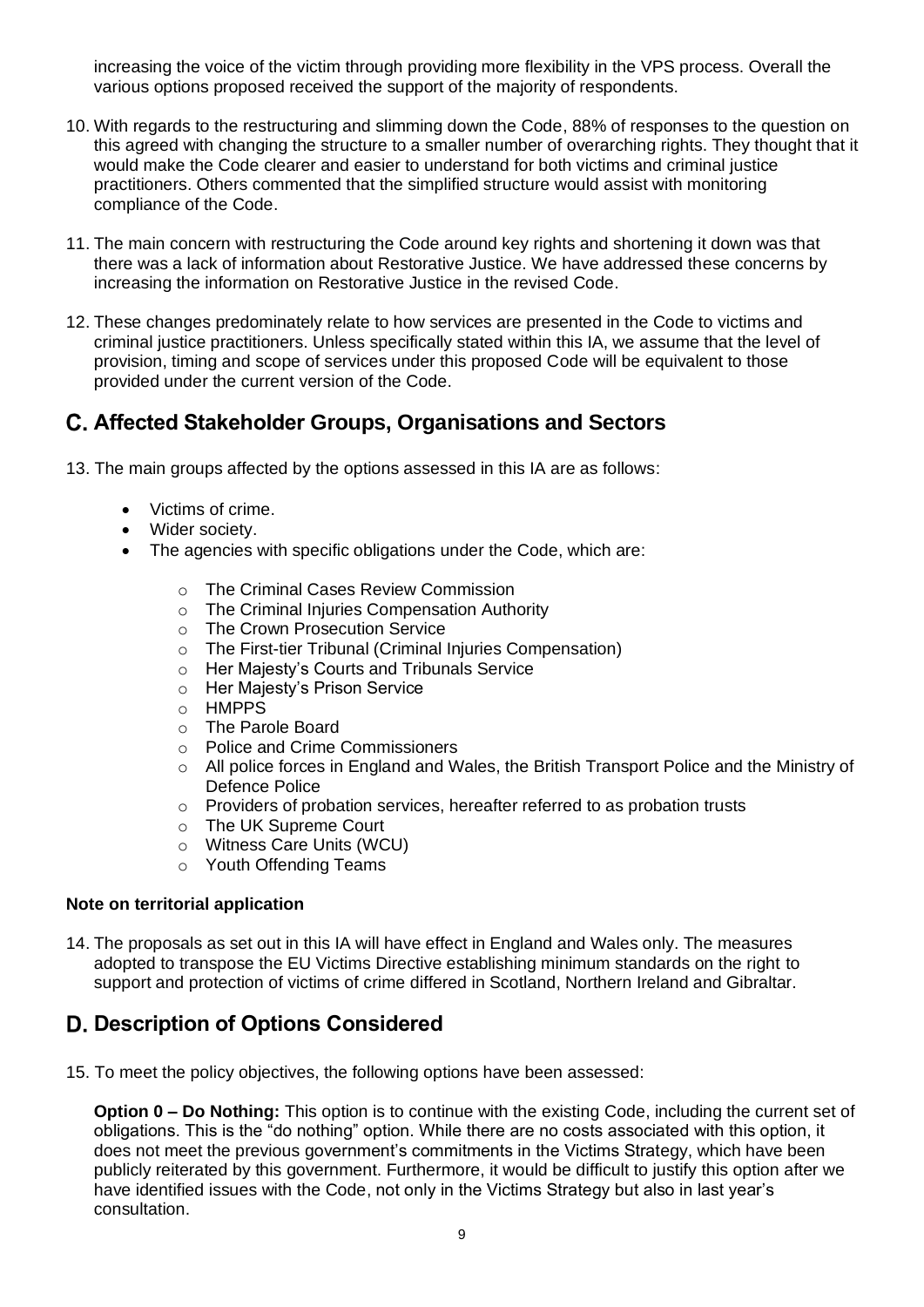**Option 1 (preferred):** This option would implement a revised Code, consisting of several proposals. Option 1 is the preferred option as it meets the policy objectives and ensures that a government commitment is met.

- **Option 1(a) Accessibility:** The revised Code would be simplified to one chapter from the existing five chapters and victims would be the primary audience. The complex structure of the existing Code would also be changed so that the revised version clearly sets out 12 overarching rights that victims are entitled to receive and also make it clear at what point in the justice process victims should receive them.
- To help ensure that practitioners are clear on the rights, and at what stage these rights need to be provided, we will also be publishing a separate document containing detailed information and guidance for them.
- **Option 1(b) Improved engagement:** This option would move from a process where victims are simply informed when and how they will be contacted about their case to one where the frequency and method of communication is more victim led, whilst acknowledging that there may be times when a service provider is unable provide regular updates. Where this is the case the revised Code would put a duty on the service provider to explain why.
- **Option 1(c) Victims' Voice – Victim Personal Statement (VPS):** The current Code requires that victims are offered the opportunity to make a VPS at the same point that the witness statement is taken. Under the revised Code service providers have more flexibility on the timing of the offer, for example by offering the opportunity to make a VPS when a suspect is charged. However, victims must still be provided with the option of providing a VPS when the report a crime. Furthermore, victims would now be able to request a copy of their VPS.
- **Option 1(d) Support for victims of mentally disordered offenders:** Victim Liaison Officers (VLOs) are best placed to support victims of unrestricted patients<sup>1</sup> under the Victim Contact Scheme (VCS). VLOs are already assigned to victims of restricted patients and this option would extend their role to include support for victims of unrestricted patients. This would bring greater parity in rights for these victims, ensuring consistency in the level of information and the way it is provided.
- **Option 1(e) Access to Support – Awareness of Support:** The revised Code includes clearer information about the ability to access support:
	- o without the need to report incidents to the police;
	- o at any time during the investigation and prosecution;
	- o if the case is stopped; or
	- o at the end of the case.
- **Option 1(f) Specialist Support:** Whilst retaining the existing eligibility categories for access to specialist support, this makes it clearer that service providers have the discretion to offer enhanced support to victims who fall outside the scope of the existing categories.

# **E. Cost and Benefit Analysis**

- 16. This IA follows the procedures and criteria set out in the IA Guidance and is consistent with the HM Treasury Green Book.
- 17. Where possible, IAs identify both monetised and non-monetised impacts on individuals, groups and businesses in England and Wales with the aim of understanding what the overall impact on society might be from the proposals under consideration. IAs place a strong focus on monetisation of costs and benefits. There are often, however, important impacts which cannot sensibly be monetised. Impacts in this IA are therefore interpreted broadly, to include both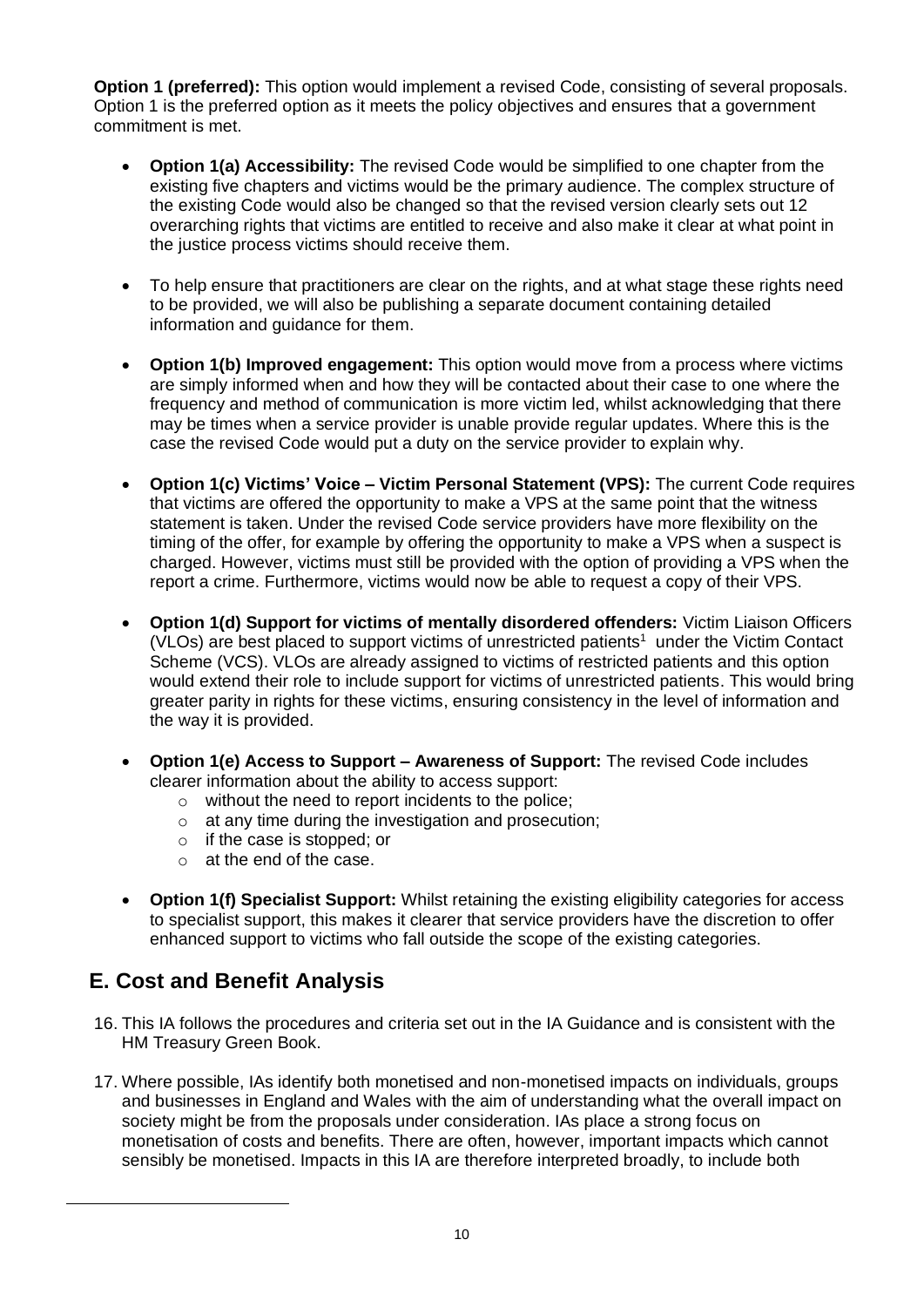monetisable and non-monetisable costs and benefits, with due weight given to those that are not monetised.

17. The costs and benefits of each option are compared to option 0, the counterfactual or 'do nothing' option. As the counterfactual is compared to itself, the costs and benefits are necessarily zero, as is its net present value (NPV).

#### **Option 1(a): Information and communication – Redraft the Code so that it is restructured around 12 overarching rights and so that victims are the primary audience.**

#### **Costs of Option 1(a)**

#### *Monetised costs*

18. It has not been possible to identify any monetised costs associated with this option.

#### *Non-monetised costs*

- 19. A simplified Code may mean that victims will find it easier to understand what their rights and demand said rights. This could lead to increased demand from victims which could incur costs. It is also intended that by making the Code more accessible this will lead to greater confidence amongst victims in the CJS. However, we cannot gauge the likelihood of these occurring.
- 20. All criminal justice agencies required to provide services to victims of crime under the Code may need to update guidance so that it reflects the new Code, with associated costs.

### **Benefits of Option 1(a)**

#### *Monetised benefits*

21. It has not been possible to identify any monetised benefits associated with this option.

#### *Non-monetised benefits*

- 22. Victims would be provided with a clear set of overarching rights setting out what they can expect from criminal justice agencies at every stage of the criminal justice process. The revised Code would be victim focussed and could be read as a manual, allowing the victim to track their rights throughout their journey through the process. Victims and victims' groups have told us that the current Code is difficult to understand. This option should increase transparency and may lead to improved victim satisfaction through greater understanding of their rights.
- 23. A simplified system may improve transparency, local accountability and make it easier for agencies to monitor compliance of victims' rights under the Code.

#### **Option 1(b): Service provider (i.e. police in most cases) to agree regularity of contact with victim and medium (e.g. by text, email, phone call etc.).**

#### **Costs of Option 1(b)**

#### *Monetised costs*

24. It has not been possible to identify any monetised costs associated with this option.

#### *Non-monetised costs*

25. Under the existing Code, the police will inform the victim how often they will receive updates on the status of the case following a discussion with the victim. Making the frequency and method of contact more victim-led and, where the police cannot comply, requiring that the police explain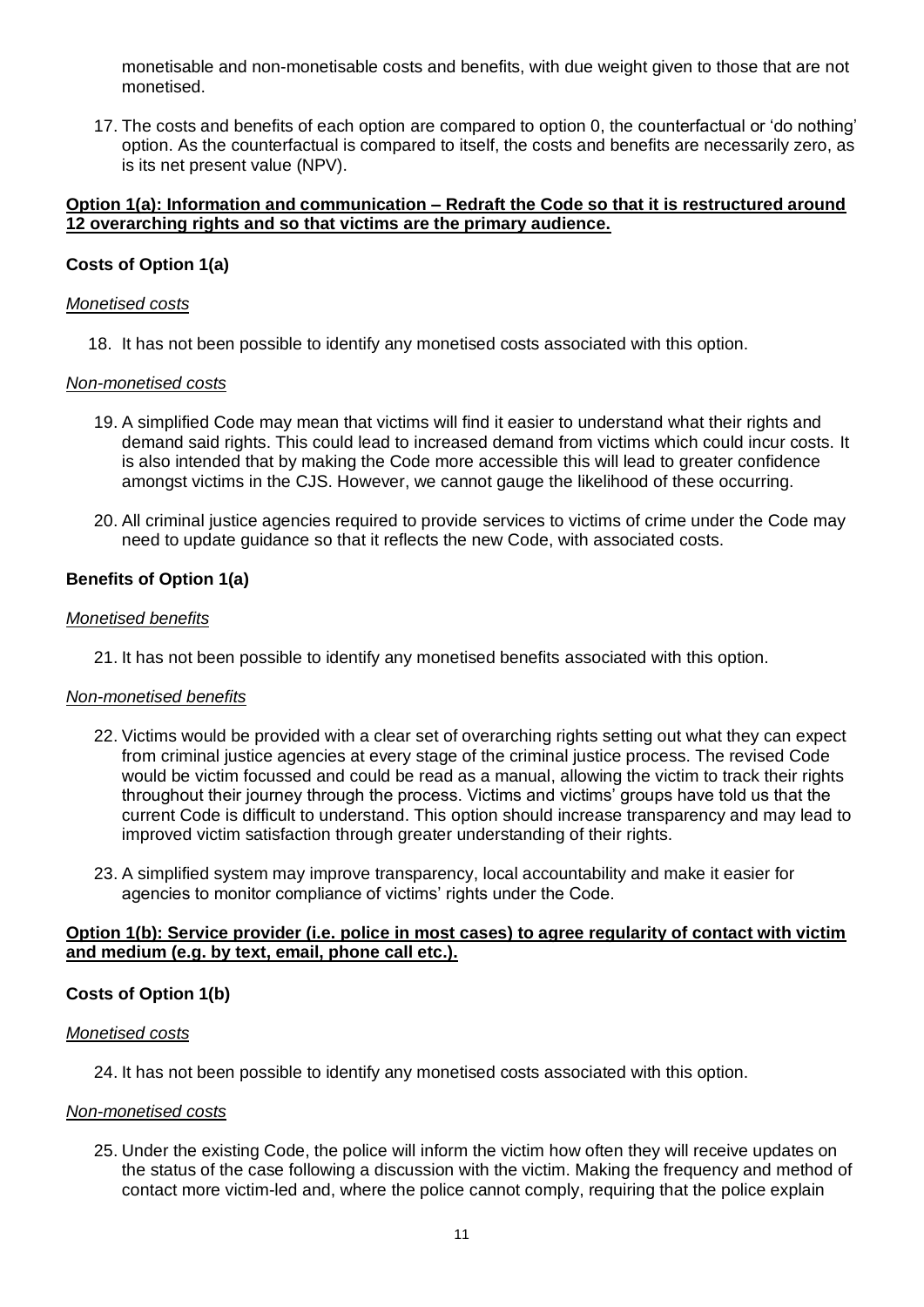why, may mean that the police incur additional costs. We cannot quantify the potential costs as we have no data on the preferences of victims regarding communication.

### **Benefits of Option 1(b)**

#### *Monetised benefits*

26. It has not been possible to identify any monetised costs associated with this option.

#### *Non-monetised benefits*

- 27. Victims have told us that information about their case and explaining the CJS are key priorities for them and these are associated with their overall satisfaction. Also, victims' and witnesses who are satisfied with their contact with the CJS are more likely to be willing to engage again in future. Therefore, improving victim awareness of support provided to victims throughout the process may also improve victims' engagement with the CJS, increasing victims' participation in the system by increasing the likelihood that they report crimes and come forward to give evidence, thereby improving the effectiveness of the CJS as a whole.
- 28. Improved contact with the victim may increase victim satisfaction levels and reduce attrition levels of victim engagement with the CJS.

#### **Option 1(c): Victims' Voice – Victim Personal Statement (VPS) – Service providers given more discretion as to when victims are offered the opportunity to make a VPS.**

#### **Costs of Option 1(c)**

#### *Monetised costs*

.

29. It has not been possible to identify any monetised costs associated with this option.

#### *Non-monetised costs*

- 30. Under the current Code victims must be offered the opportunity to make a VPS at the point that they provide a witness statement and do not have the right to request a copy of the VPS. Therefore, under this option, new rights would be created for victims.
- 31. Where victims request a copy of their VPS, there would be additional costs to provide them with this as it is an additional right under the Code.
- 32. There may be additional costs for the CPS in ensuring that the VPS is contained within the court file if the changes to the Code lead to an uptake in VPS's.
- 33. Witness Care Units, which are mainly staffed by the police, may incur administrative and training costs for offering and recording the VPS. However, this would be a one-off cost as they adjust to the new process. There would also be additional costs if an increase in VPS uptake had the knock-on effect of increasing the number of VPSs consider and/or read out as part of sentencing proceedings in court.

#### **Benefits of Option 1(c)**

#### *Monetised benefits*

34. It has not been possible to identify any monetised benefits associated with this option.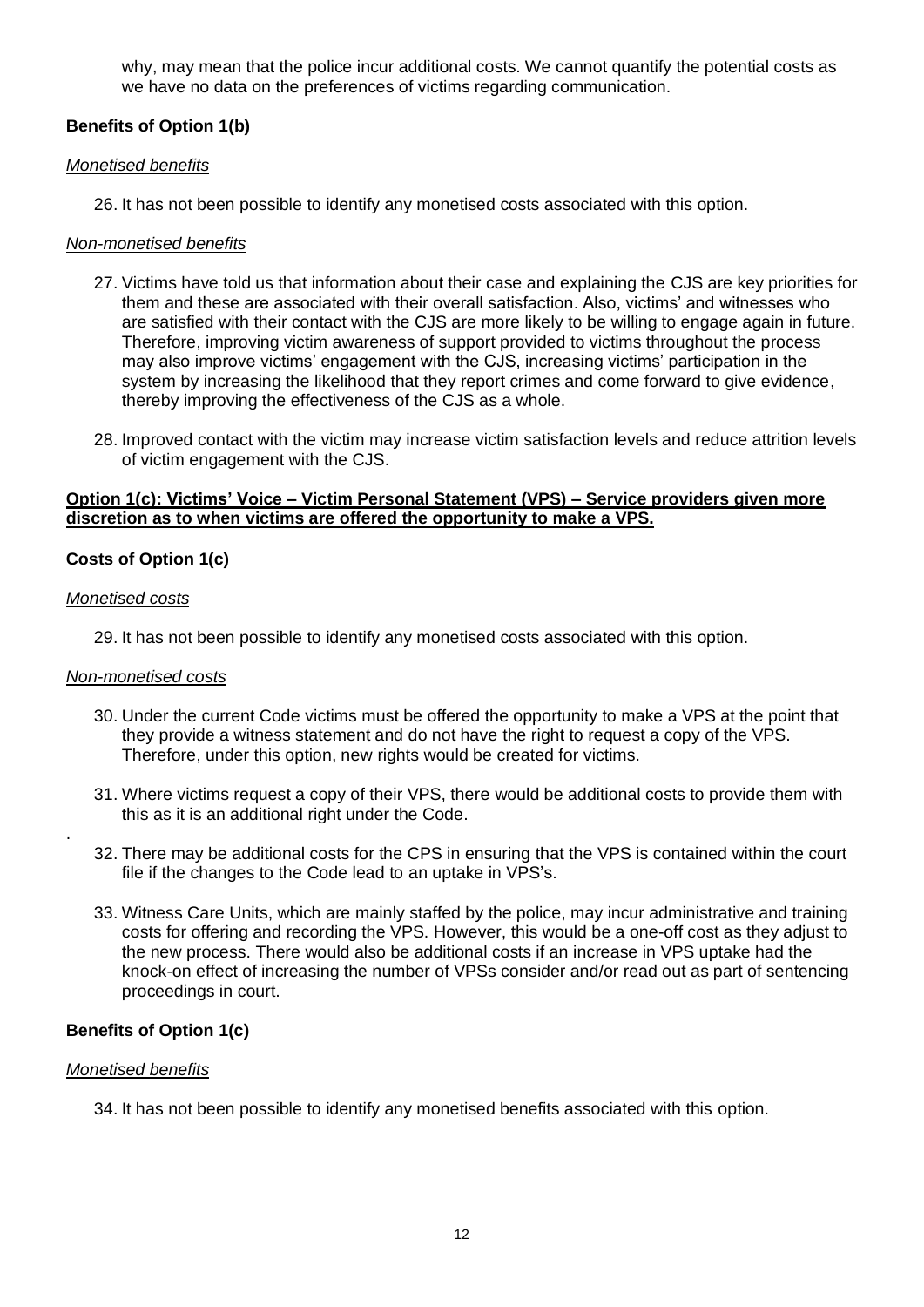### *Non-monetised benefits*

- 35. Only 14% of victims in the year ending 2019<sup>2</sup> who reported the crime to the police recalled being offered the opportunity to make a VPS. We are proposing that CJS agencies are provided with more flexibility around the VPS process. Specifically, around when a VPS is offered and, if the offer is accepted, that the victim will be able to request a copy to help them to decide when/if it requires updating to reflect the evolving impact of the crime.
- 36. By offering victims the chance to make a VPS at a later stage, rather than at the same time as giving their witness statement, it will allow traumatised victims, who may struggle to take in the information so soon after a crime takes place, to understand the implications of making such a statement. Victims will be more likely to understand the implications of providing a VPS which does not comply with the guidance provided, e.g. an opinion on the sentence or punishment. 95% of the respondents to the consultation supported this change, with many of them agreeing that the current offer of the VPS came too soon after the incident.
- 37. By providing greater flexibility on when the VPS is offered, a greater proportion of those taken could be used in sentencing proceedings. Currently only 46% of victims who make a VPS felt it was taken into account by the CJS (CSEW 2019)<sup>3</sup>. If fewer VPSs are taken unnecessarily then victims may be less likely to be disappointed when it is not used. Also, better quality VPSs may lead to greater confidence amongst the judiciary in the use of the VPS, which would further bolster victim confidence that their VPS is taken into account.
- 38. There could be a reduction in costs for the police. Between April 2019 and September 2019, 6% of reported crimes resulted in a charge<sup>4</sup> which contrasts with the 14% of victims in the CSEW who recall the offer of a VPS. Even assuming that the CSEW figure does not represent an underestimate (due to victims forgetting that the opportunity to make a VPS was offered), this means that if Witness Care Units take the VPS at the point of charge then there could be a significant reduction in the use of police resources to explain and take VPSs from victims. It will also mean that it will be easier to monitor whether victims are receiving the opportunity to make a VPS.

### **Option 1(d): Mentally disordered offenders (MDOs) – Increased support for the victims of mentally disordered offenders.**

## **Costs of Option 1(d)**

#### *Monetised costs*

- 39. There would be costs associated with allocating Victim Liaison Officers (VLOs) from the National Probation Service to victims of unrestricted patients.
- 40. The cost per victim supported by a VLO is estimated on average to be approximately £250 per annum. This is based on staff costs of £10.2m for the VCS divided by the number of victims supported by the VCS.
- 41. We estimate 300 unrestricted patients per year, with a two year stay in hospital and two further years on Community Treatment Order. Assuming one victim per offender, this gives an additional 300 victims who need to be supported each year whilst the offender is in hospital or Community Treatment Order. In steady-state, assuming sentence lengths and volumes remain constant, this is the equivalent of an additional 1200 victims being supported each annum. The estimated cost per annum in steady-state to supporting all victims of unrestricted patients is £0.3m.

<sup>&</sup>lt;sup>2</sup> Proportion of incidents in which victims were given the opportunity by police to make a Victim Personal Statement and how it was used, year ending March 2019 CSEW

[https://www.ons.gov.uk/peoplepopulationandcommunity/crimeandjustice/adhocs/010259proportionofincidentsinwhichvictimsweregiventheopport](https://www.ons.gov.uk/peoplepopulationandcommunity/crimeandjustice/adhocs/010259proportionofincidentsinwhichvictimsweregiventheopportunitybypolicetomakeavictimpersonalstatementandhowitwasusedyearendingmarch2019csew) [unitybypolicetomakeavictimpersonalstatementandhowitwasusedyearendingmarch2019csew](https://www.ons.gov.uk/peoplepopulationandcommunity/crimeandjustice/adhocs/010259proportionofincidentsinwhichvictimsweregiventheopportunitybypolicetomakeavictimpersonalstatementandhowitwasusedyearendingmarch2019csew)

<sup>&</sup>lt;sup>3</sup> Proportion of incidents in which victims were given the opportunity by police to make a Victim Personal Statement and how it was used, year ending March 2019 CSEW

<sup>&</sup>lt;sup>4</sup> Outcomes open data April 2019 to September 2019 (published 23<sup>rd</sup> Jan, 2020) [https://www.gov.uk/government/statistics/police-recorded](https://www.gov.uk/government/statistics/police-recorded-crime-open-data-tables)[crime-open-data-tables](https://www.gov.uk/government/statistics/police-recorded-crime-open-data-tables)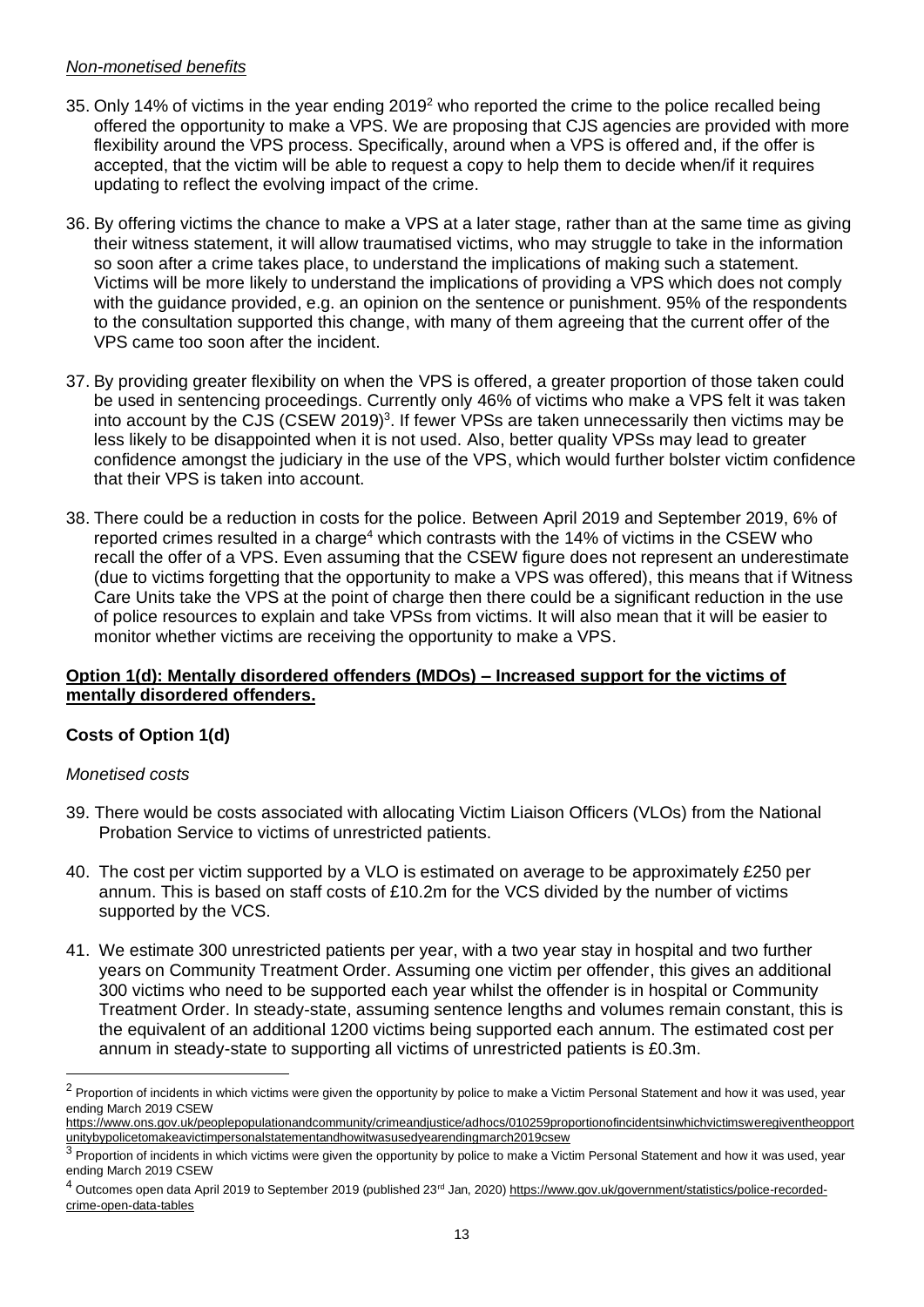42. Assuming an opt-in rate for victims of 47% (the current opt-in for victims of restricted MDO), this would mean the annual cost would be £0.14m in steady-state.

#### *Non-monetised costs*

43. There would be some non-monetised costs associated with offering training and guidance for VLOs. There would also be some non-monetised administrative costs to the HMPPS Victims Team.

## **Benefits of Option 1(d)**

#### *Monetised benefits*

44. It has not been possible to identify any monetised benefits associated with this option.

#### *Non-monetised benefits*

45. Assigning a VLO to victims of unrestricted patients would help ensure that these victims receive the timely information to which they are entitled, without facing the difficulties of contacting hospital managers for updates. This would ensure parity between victims of unrestricted and restricted patients, in so far that each unrestricted and restricted patient will have a dedicated VLO. VLOs are trained to provide support and information to victims who have joined the VCS. It will also help to ensure that these victims are not re-traumatised by the CJS and will give them great confidence in the CJS.

#### **Option 1(e): Awareness of Support – amend the Victims' Code to make it clearer that victims have the right to access support without reporting a criminal offence and that they have the right to access and receive support after the conclusion of their case.**

## **Costs of Option 1(e)**

#### *Monetised costs*

46. It has not been possible to identify any monetised costs associated with this option.

#### *Non-monetised costs*

47. If more victims (including those who did not report the crime to the police) were made aware of their entitlements to support both before and after the outcome of their case, this may lead to an increase in demand for victim support services generally, which will impact victim support service provider including Police and Crime Commissioners.

## **Benefits of Option 1(e)**

#### *Monetised benefits*

48. It has not been possible to identify any monetised benefits associated with this option.

#### *Non-monetised benefits*

49. If victims are made more aware of their entitlements to support under the Code, they may feel better supported which may improve victims' engagement with the CJS. It may also increase victims' participation in the system by raising the likelihood that they report crimes and come forward to give evidence and thereby improving the effectiveness of the CJS as a whole.

50. If victims are aware of their right to support after their case has been stopped or has concluded (either with a conviction of acquittal) they will be more likely to access it and as a result be satisfied with the treatment they receive from the CJS.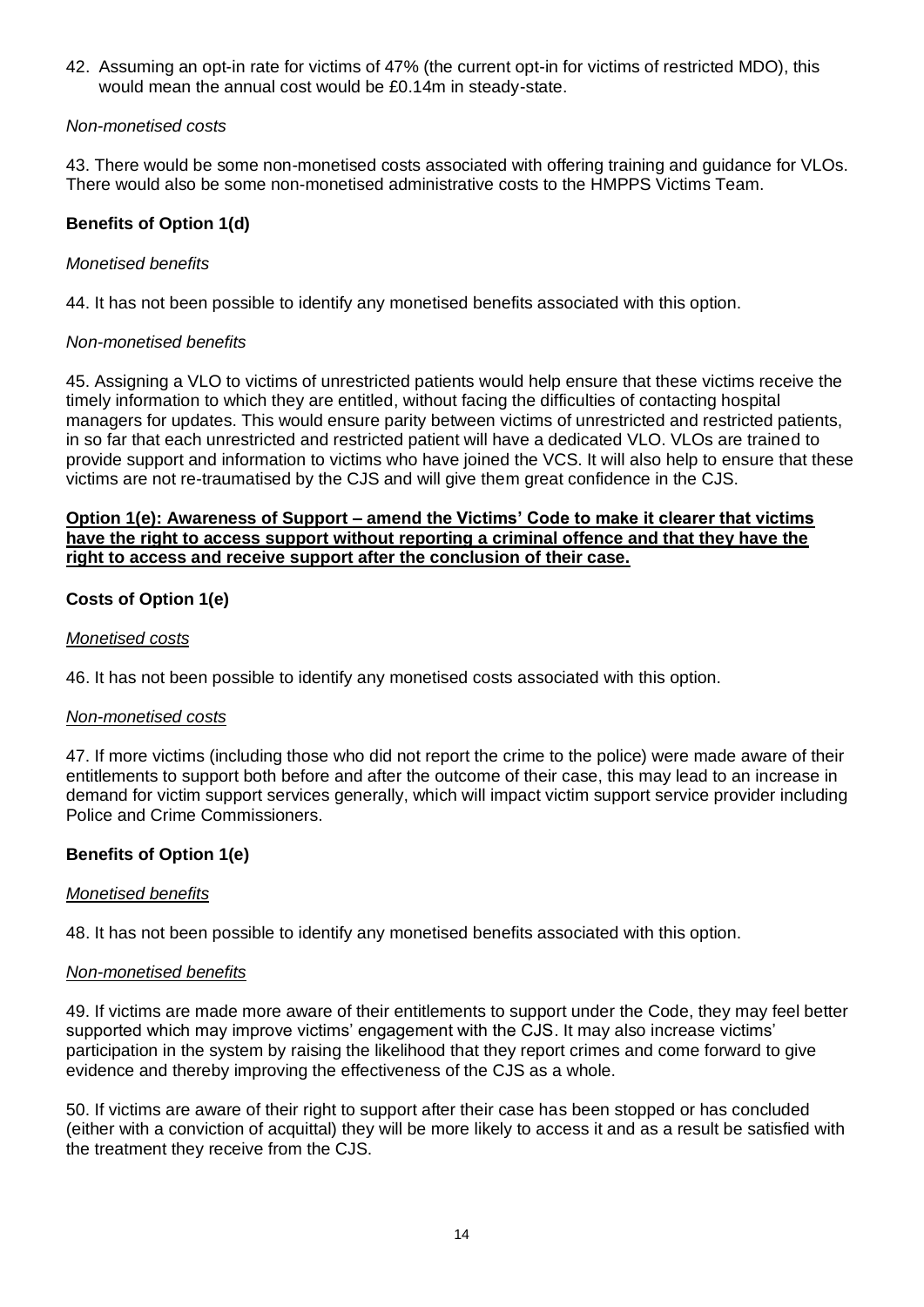## **Option 1(f): Specialist support**

## **Costs of Option 1(f)**

#### *Monetised costs*

51. It has not been possible to identify any monetised costs associated with this option.

#### *Non-monetised costs*

52. Service providers using their discretion to offer a referral to specialist support providers, where available, may lead to an increase in demand for such services. This may have an impact on the ability of victim support organisations to meet demand for their services leading to longer waiting lists.

## **Benefits of Option 1(e)**

#### *Monetised benefits*

53. It has not been possible to identify any monetised benefits associated with this option.

## *Non-monetised benefits*

54. More victims might receive the support they need to help them cope and, as far as possible recover. As a result, they may be more likely to be satisfied with their treatment regardless of the outcome of their case.

# **A. Assumptions and Risks**

55. This IA assumes that the level of provision, timing and scope of services under this proposed Code will be equivalent to those provided under the current Victims Code unless otherwise in stated.

56. One key risk is that as victims become more aware of their rights, there may be an increase in expectations on service providers to ensure they are provided.

57. Another key risk is the potential for increased demand on victims' services and associated funding. The level of this risk cannot be assessed accurately due to limited data on agency compliance with the Code or levels of uptake of services by victims.

## **G. Wider Impacts**

58. An Equality Impact Assessment has been completed and will published alongside this Impact Assessment.

59. These proposals do not meet the definition of regulation under the Small Business Enterprise and Employment Act 2015. Any costs which arise will not score against the department's business impact target and will met by the MoJ and relevant agencies.

# **H. Monitoring & Evaluation**

60. In 2019 with the approval of the Criminal Justice Board, MoJ issued the first iteration of a framework for local monitoring of compliance with the Code to be co-ordinated by Local Criminal Justice Partnerships (LCJPs). We will engage with LCJPs and Police and Crime Commissioners to consider how we can best assess the changes at a local level. We will ask national agencies to consider reviewing the effect of the revised Code on their processes as part of existing reporting procedures (e.g. annual reports). The Victims' Commissioner also has a statutory duty under s49(2) of the Domestic Violence, Crime and Victims Act 2004 to keep under review the operation of the Code. Information from these sources and others (e.g. HM Inspectorate reports) will inform an internal interim assessment after